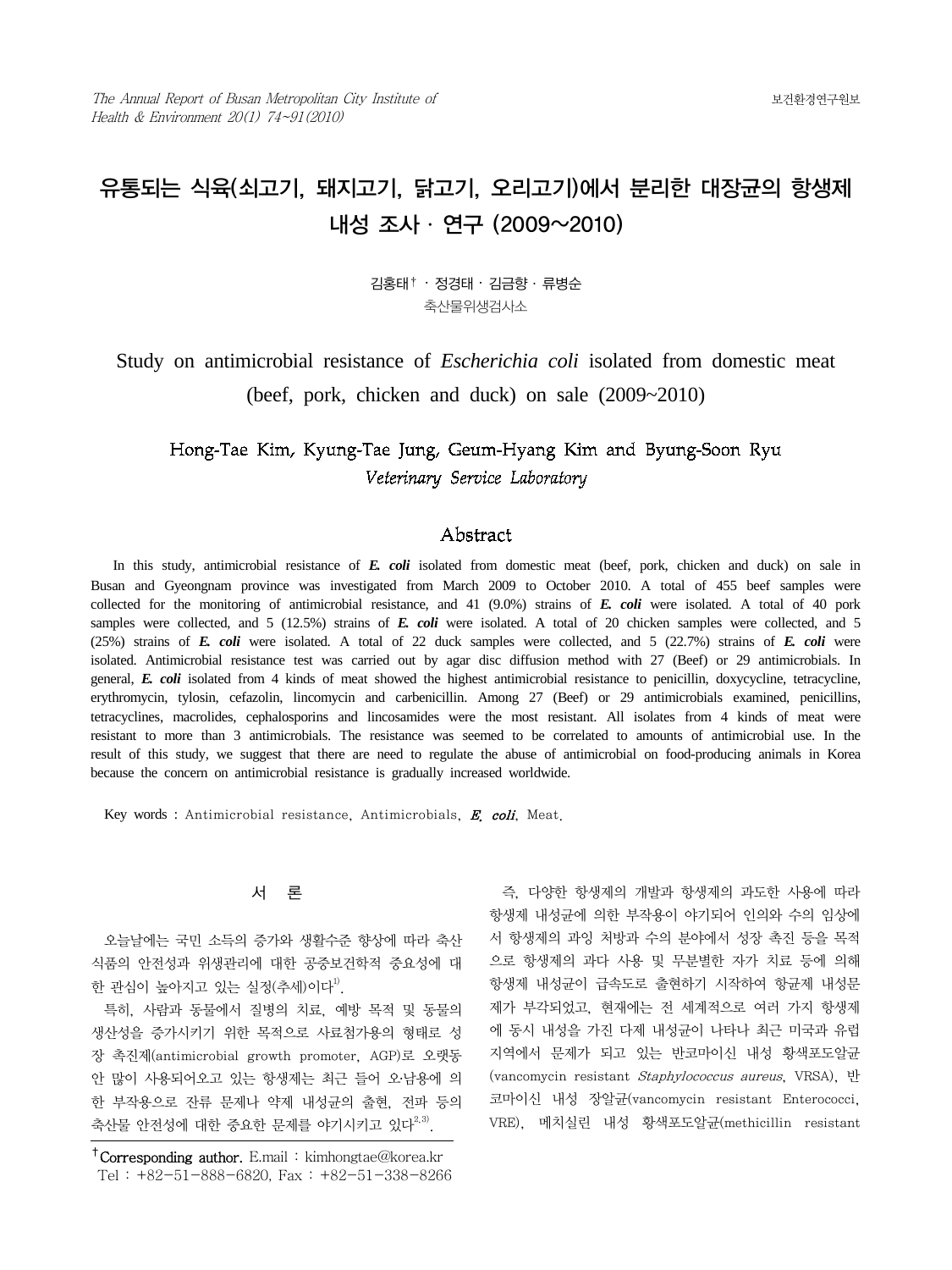Staphylococcus aureus, MRSA), 복합다제 내성 살모넬라균 (Salmonella DT-104), 퀴놀론 내성 캠필로박터 등의 슈퍼박 테리아와 같이 사람에게 적절한 치료제 부재로 인한 커다란 공중보건학적 문제가 전 세계적으로 대두되고 있다<sup>3,4)</sup>.

 식용 동물에서 질병 예방 및 치료, 성장 촉진 목적뿐만 아 니라 사료 효율의 증대를 위해 사용하는 사료첨가제는 식용 동물과 축산 식품에서 항생제 내성 유전자를 유도하여 항생제 내성균을 출현하게 하였으며, 결국에는 사람에서 세균성 질병 치료에 사용되는 항생제에 대한 내성 균주의 출현을 가져왔 다. 예를 들어, 1990년대 후반부터는 동물에서 발생한 항생제 내성균 및 내성인자가 사람으로 전달될 수 있다는 연구 결과 도 발표되고 있는 실정이다 $^{1,5,6)}$ .

 최근 식용 동물에서의 항생제 사용 및 인체 분리주에서의 항생제 감수성 감소나 내성균 사이에 밀접한 관계가 있음이 보고되고 있는데, 이는 식용 동물에서만 사용되는 항생제와 사람 질병 치료 시에 사용되는 항생제 사이에서 교차 내성이 가능하였기 때문인 것으로 생각되고 있다".

 항생제 내성 문제는 사람의 건강 및 생명과 직결되는 문제 로서 국제적인 관심과 중요성이 커짐에 따라 최근 FAO, WHO, OIE 등의 국제기구에서도 인체용 항생제뿐만 아니라 농, 축산 및 수산 분야에서 사용되는 다양한 항생제로 인한 내성균의 출현이 사람은 물론 농축수산 및 환경에까지 광범 위한 피해를 줄 수 있다는 우려에 따라 내성균의 발현을 억제 할 수 있는 국제적 지침을 개발하기 위한 노력을 시도하고 있 다8,9,10).

 따라서 항생제 내성 안전관리를 위해서 이미 미국, 덴마크, 일본 등의 축산 선진국가에서는 국가적인 차원에서 항생제 내 성 모니터링 사업을 실시하고 있는데, 우리나라에서도 2003년 부터 국가 항생제 내성 안전관리 사업을 시작하여 사람, 축 산, 수산 및 환경 등으로부터 항생제 내성균 모니터링을 실시 해오고 있으며10,11,12,13,14) 특히, 본격적인 축산수의분야에 대한 항생제 내성균 조사 사업(축산 항생제 내성균 감시체계 구축 사업)이 2008년부터 지속적으로 국가적인 차원에서 전국적으 로 실시되기에 이르렀다.

 우리나라의 축산농가에서 질병 예방을 위하여 약품도매상을 통해 직접 구입하여 사용하거나 배합사료 첨가용 등 항생제의 오․남용이 매우 심각한 수준인 것으로 추정되고 있으며10,15,16), 이에 따른 동물에서의 항생제 내성균 증가로 축산식품을 통한 사람으로 전파 우려에 따라 축산물의 안전관리대책 수립을 위 하여 체계적인 항생제 내성 실태 조사가 필요한 실정이다<sup>10)</sup>.

 대장균(Escherichia coli)은 사람이나 동물의 장 내 분포되 어 있는 정상 세균총으로 자연계에도 널리 분포하고 있으며, 대부분의 대장균은 병원성이 없는 것으로 알려져 있으나 일부 의 특이 혈청형은 유아에게 설사를 일으킬 뿐 아니라 성인에 게도 급성 위장염을 일으키며 동물에서도 다양한 장 질병과 설사 증상을 유발하는 것으로 알려져 있다 $^{10,17)}$ .

 식품분야에서 대장균의 검출은 소화기계 전염병균이나 식중 독균의 존재 가능성을 나타내므로 비위생적인 처리의 척도로 서 분변 오염 지표 세균으로 활용하고 있으며, 식품의 제조, 가공 또는 저장 중에 직․간접적으로 분변에 오염된 것으로 추 정하고 있다10,18).

 따라서 대부분의 국가에서 실시하고 있는 항생제 내성균 모 니터링 시스템에서 정상세균총에 대한 지표 세균으로 대장균 및 장구균을 많이 이용하는데 이러한 지표 세균의 항생제 내 성 양상은 식중독 세균이나 병원성 세균의 내성 양상 추이를 유추해 볼 수 있으며 사람에서 문제가 되는 항생제 내성균이 나 가축 질병 치료에 중요한 항생제에 대한 내성균은 조기경 보시스템(early warning system)으로의 역할을 한다고 알려 져 있다<sup>19)</sup>.

 이에 따라 국내 여러 연구자들이 대장균을 대상으로 항균제 내성에 관한 보고 $^{3,14)}$ 를 하였으나 현재까지 유통 중인 축산물 에 대해 분리한 대장균의 항균제 내성에 관한 보고<sup>20)</sup>는 아직 미흡한 실정이다.

 따라서, 본 연구에서는 축산과 수의 분야에서 항생제의 효 율적인 사용 및 안전관리를 위한 대책을 수립하고 우리가 생 활하면서 꾸준한 증가 추세로 섭취하는 축산식품 중 대표적인 식육에 대한 안전성 확인의 한 과정으로 유통 중인 식육(쇠고 기, 돼지고기, 닭고기, 오리고기)에서 분리한 대장균을 대상으 로 항생제 내성 실태를 조사하고자 2007, 2008년도에 쇠고기 를 대상으로 실시했던 조사연구에 이어 본 조사연구를 실시 하게 되었다.

### 재료 및 방법

### 공시재료

항생제 내성균 조사를 위한 시료는 2009년 3월부터 2010년 10월까지 부산 및 경남 소재 대형 마트, 재래시장, 백화점 등 지에서 판매되거나 초․중․고 각급 학교에 단체 급식의 원재료 로 유통되는 국내산 식육 537점(쇠고기 455점, 돼지고기 40 점, 닭고기 20점, 오리고기 22점)을 구입하여 가급적 단시간 내에 실험실로 냉장 운반한 후 균 분리 재료로 사용하였다.

### 대장균 분리 및 동정

시료 식육으로부터 균 분리는 국립수의과학검역원에서 권장 하는 축산물의 가공기준 및 성분 규격<sup>21)</sup>에 따라 시료 당 식육 5 g을 mEC broth (Merck, Germany) 45 mL에 37℃에서 18 ∼24시간 증균배양한 다음 분리배양은 MacConkey agar (Merck, Germany)에 직접 도말하여 37℃에서 18∼24시간 선 택배양한 후 의심되는 적색 집락(lactose 분해 집락)을 3∼5 개 취하여 EMB (Merck, Germany)에 재도말하여 37℃에서 24시간 배양한 후 금속성 광택 집락을 선택하여 그람 염색,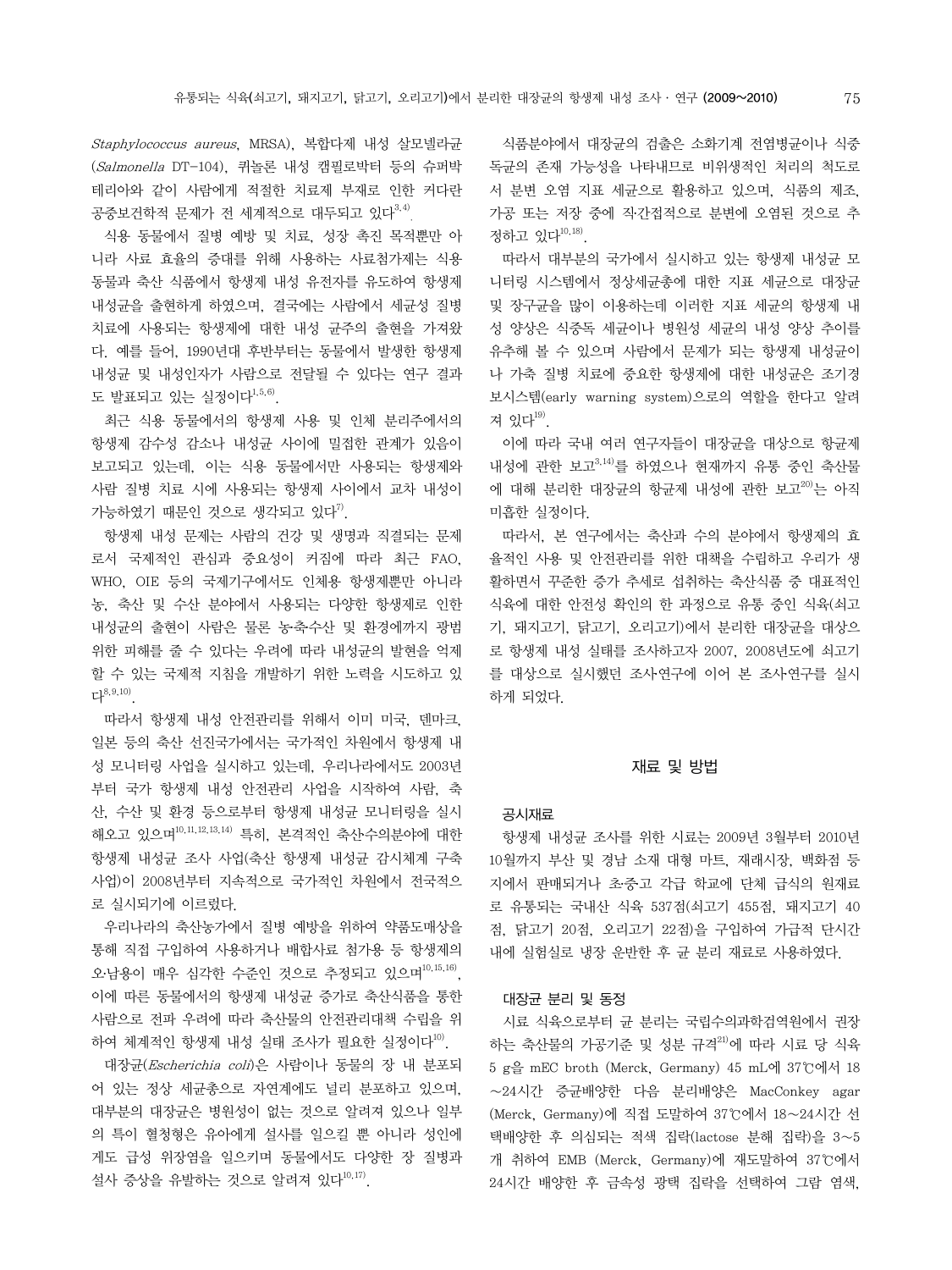생화학적 성상시험[4-methylumbellifervl-β-d-glucuronide (MUG)시험, indole시험, methyl red (MR)시험, vogesproskaur (VP)시험, citrate시험, 유당으로부터 가스 생성 시 험], API 20E 킷트(bioMerieux, France) 또는 미생물 분리동 정기(Vitek system, bioMerieux, France) 시험 등을 실시하 여 최종 동정 후 대장균을 분리하여 실험에 사용하였다.

### 항생제 및 감수성 시험

동정 후 분리된 대장균에 대한 항생제 감수성 시험은 NCCLS (National Committee for Clinical Laboratory Standards)의 디스크 확산법(diffusion method)으로 실시하였다 $^{22}$ . 사용한 항 생제 디스크(BBL Sensi-Disc, Becton Dickinson Co., USA)는 amikacin (30  $\mu$  g, AN), amoxicillin/clavulanic acid (20/10  $\mu$  g, AmC), ampicillin (10  $\mu$  g, AM), carbenicillin (100  $\mu$  g, CB), cefazolin (30  $\mu$  g, CZ), cephalothin (30  $\mu$  g, CF), chloramphenicol (30  $\mu$  g, C), ciprofloxacin (5  $\mu$  g, CIP), colistin (10  $\mu$  g, CL), doxycycline (30  $\mu$  g, D), gentamicin (10  $\mu$  g, GM), kanamycin (30  $\mu$  g, K), nalidixic acid (30  $\mu$ g, NA), neomycin (30  $\mu$ g, N), norfloxacin (10  $\mu$ g, NOR), streptomycin (10  $\mu$  g, S), tetracycline (30  $\mu$  g, TE), Trimethoprim/sulfamethoxazole  $(1.25/23.75 \mu g, SXT)$ , penicillin (10  $\mu$  g, P), lincomycin (2  $\mu$  g, L), erythromycin (15  $\mu$  g, E), tylosin (30  $\mu$  g, TYLO), enrofloxacin (5  $\mu$  g, ENR), apramycin (15  $\mu$  g, APR), florfenicol (30  $\mu$  g, FFC), ceftiofur (30 μg, EFT) 및 cefepime (30 μg, FEP) 11개 계 열 27종을 공통적으로 사용하였고, 돼지고기, 닭고기, 오리고기 를 대상으로 tiamulin (30 μg, TIA) 및 ofloxacin (5 μg, OFX)을 추가하여 12개 계열 29종을 사용하였다.

 감수성 시험 방법은 검사 대상 대장균주(4∼5집락)를 Mueller Hinton Broth (Merck, Germany)에 35℃, 2∼6시간 동안 배양 하여 균 농도를 McFarland No. 0.5로 조정한 후, 균액을 멸균 면봉을 이용하여 Mueller Hinton Agar (Merck, Germany)를 60°로 회전하면서 3회 도포하였다. 평판을 3∼5분간 건조시키 고 15분 이내에 항생제 디스크를 dispenser로 접종하였다. 3 5℃에서 16∼18시간 배양 후 디스크 주위 균 억제대의 크기 (mm)를 측정하여 NCCLS의 기준에 따라 내성과 감수성 여부를 판정하였다.

 항생제 감수성 시험의 표준균주로는 E. coli ATCC 25922를 사용하였으며, 동일한 시료에서 분리된 E. coli 2주에 대하여 항생제 감수성 시험을 실시하고, 감수성 양상이 동일할 경우에 는 1주 만을 항생제 감수성 시험 결과로 이용하였다.

### 결과 및 고찰

#### 대장균 분리율

시중에 유통 중인 식육에서의 대장균 분리율은 쇠고기 455 점으로부터 41주 9.0%, 돼지고기 40점으로부터 5주 12.5%, 닭고기 20점으로부터 5주 25%, 오리고기 22점으로부터 5주 22.7%를 나타내었다(Table 1).

### 쇠고기로부터 분리된 대장균에 대한 항생제 내성율

 시중에 유통 중인 쇠고기로부터 분리된 대장균 41주에 대한 항생제 감수성 시험 결과는 Table 2-1과 같다. 내성율은 CZ 92.7%, D 82.9%, PETYLO과 L 각각 75.6%, TE 73.2%로 상당히 높은 내성율을 나타내었으며 NOR 68.3%, CB 65.9%, CIP 61.0%, AM 39.0%, CF 31.7%로 비교적 중등도의 내성율 을 나타내었고 AmC 29.3%, N 26.8%, GM 24.4%, K․NA와 SXT 각각 22.0%, C과 S 각각 19.5%로 비교적 약한 내성율을 나타내었으며 AN 9.8%, ENR 7.3%, APRCLFFC과 EFT 각 각 2.4%로 아주 미약한 내성율을 나타내었다.

| Meat    |                |     | Isolates |
|---------|----------------|-----|----------|
|         | No. of samples | No. | Rate     |
| Beef    | 455            | 41  | $9.0\%$  |
| Pork    | 40             | 5   | 12.5%    |
| Chicken | 20             | 5   | 25.0%    |
| Duck    | 22             | 5   | 22.7%    |

Table 1. Isolation rates of  $E$ , coli from meat (beef, pork, chicken, duck) on sale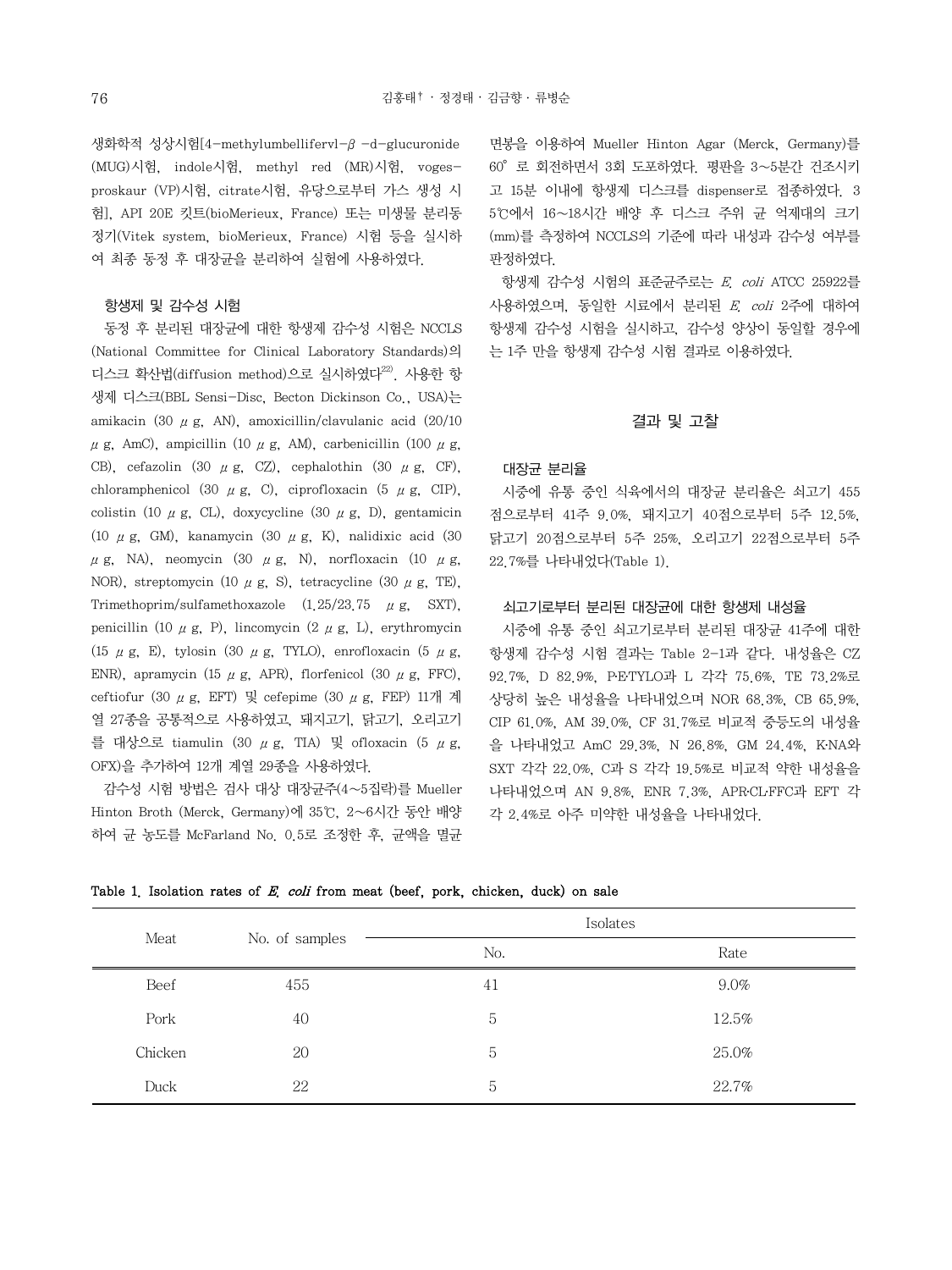| Antimicrobials (Concentration/disc)                               | No. of resistant isolates<br>$(\%)$ (n=41) | Antimicrobial agent class                                    |
|-------------------------------------------------------------------|--------------------------------------------|--------------------------------------------------------------|
| Cefazolin (30 $\mu$ g, CZ)                                        | 38(92.7)                                   | Cephalosporins I                                             |
| Doxycycline (30 $\mu$ g, D)                                       | 34 (82.9)                                  | Tetracyclines                                                |
| Penicillin (10 $\mu$ g, P)                                        | 31(75.6)                                   | Penicillins                                                  |
| Erythromycin (15 $\mu$ g, E)                                      | 31(75.6)                                   | Macrolides                                                   |
| Tylosin (30 $\mu$ g, TYLO)                                        | 31(75.6)                                   | Macrolides                                                   |
| Lincomycin $(2 \mu g, L)$                                         | 31(75.6)                                   | Lincosamides                                                 |
| Tetracycline (30 $\mu$ g, TE)                                     | 30(73.2)                                   | Tetracyclines                                                |
| Norfloxacin (10 $\mu$ g, NOR)                                     | 28(68.3)                                   | Quinolone                                                    |
| Carbenicillin (100 $\mu$ g, CB)                                   | 27(65.9)                                   | Penicillins                                                  |
| Ciprofloxacin (5 $\mu$ g, CIP)                                    | 25(61.0)                                   | Quinolone                                                    |
| Ampicillin (10 $\mu$ g, AM)                                       | 16(39.0)                                   | Penicillins                                                  |
| Cephalothin (30 $\mu$ g, CF)                                      | 13(31.7)                                   | Cephalosporins I                                             |
| Amoxicillin/clavulanic acid<br>$(20/10 \mu g, \text{AmC})$        | 12(29.3)                                   | $\beta$ -lactam/ $\beta$ lactamase<br>inhibitor combinations |
| Neomycin (30 $\mu$ g, N)                                          | 11(26.8)                                   | Aminoglycosides                                              |
| Gentamicin (10 $\mu$ g, GM)                                       | 10(24.4)                                   | Aminoglycosides                                              |
| Kanamycin (30 $\mu$ g, K)                                         | 9(22.0)                                    | Aminoglycosides                                              |
| Nalidixic acid (30 $\mu$ g, NA)                                   | 9(22.0)                                    | Quinolone                                                    |
| Trimethoprim/sulfamethoxazole<br>$(1.25/23.75 \mu g, \text{SXT})$ | 9(22.0)                                    | Sulfonamides                                                 |
| Chloramphenicol (30 $\mu$ g, C)                                   | 8(19.5)                                    | Chloramphenicols                                             |
| Streptomycin (10 $\mu$ g, S)                                      | 8(19.5)                                    | Aminoglycosides                                              |
| Amikacin (30 $\mu$ g, AN)                                         | 4(9.8)                                     | Aminoglycosides                                              |
| Enrofloxacin (5 $\mu$ g, ENR)                                     | 3(7.3)                                     | Quinolone                                                    |
| Apramycin (15 $\mu$ g, APR)                                       | 1(2.4)                                     | Aminoglycosides                                              |
| Colistin (10 $\mu$ g, CL)                                         | 1(2.4)                                     | Polypeptides                                                 |
| Florfenicol (30 $\mu$ g, FFC)                                     | 1(2.4)                                     | Chloramphenicols                                             |
| Ceftiofur (30 $\mu$ g, EFT)                                       | 1(2.4)                                     | Cephalosporins III                                           |
| Cefepime (30 $\mu$ g, FEP)                                        | 0(0)                                       | Cephalosporins                                               |

|  |  | Table $2-1$ . Antimicrobial resistance of $E$ , coli isolated from beef |  |  |  |  |  |  |  |
|--|--|-------------------------------------------------------------------------|--|--|--|--|--|--|--|
|--|--|-------------------------------------------------------------------------|--|--|--|--|--|--|--|

### 돼지고기로부터 분리된 대장균에 대한 항생제 내성율

시중에 유통 중인 돼지고기로부터 분리된 대장균 5주에 대 한 항생제 감수성 시험 결과는 Table 2-2와 같다. 내성율은 AM․P․D․E․TYLO․CZ과 L 각각 100%, CB․TE․GM․K․N․S과 SXT 각각 80%로 상당히 높은 내성율을 나타내었으며 TIA 60%,

AmC․CF․CIP․NA․NOR과 C 각각 40%로 비교적 중등도의 내성 율을 나타내었고 AN․CL․ENR․OFX과 EFT 20%로 비교적 약한 내성율을 나타내었으며 APR․FEP과 FFC 0%로 아주 미약한 내성율을 나타내었다.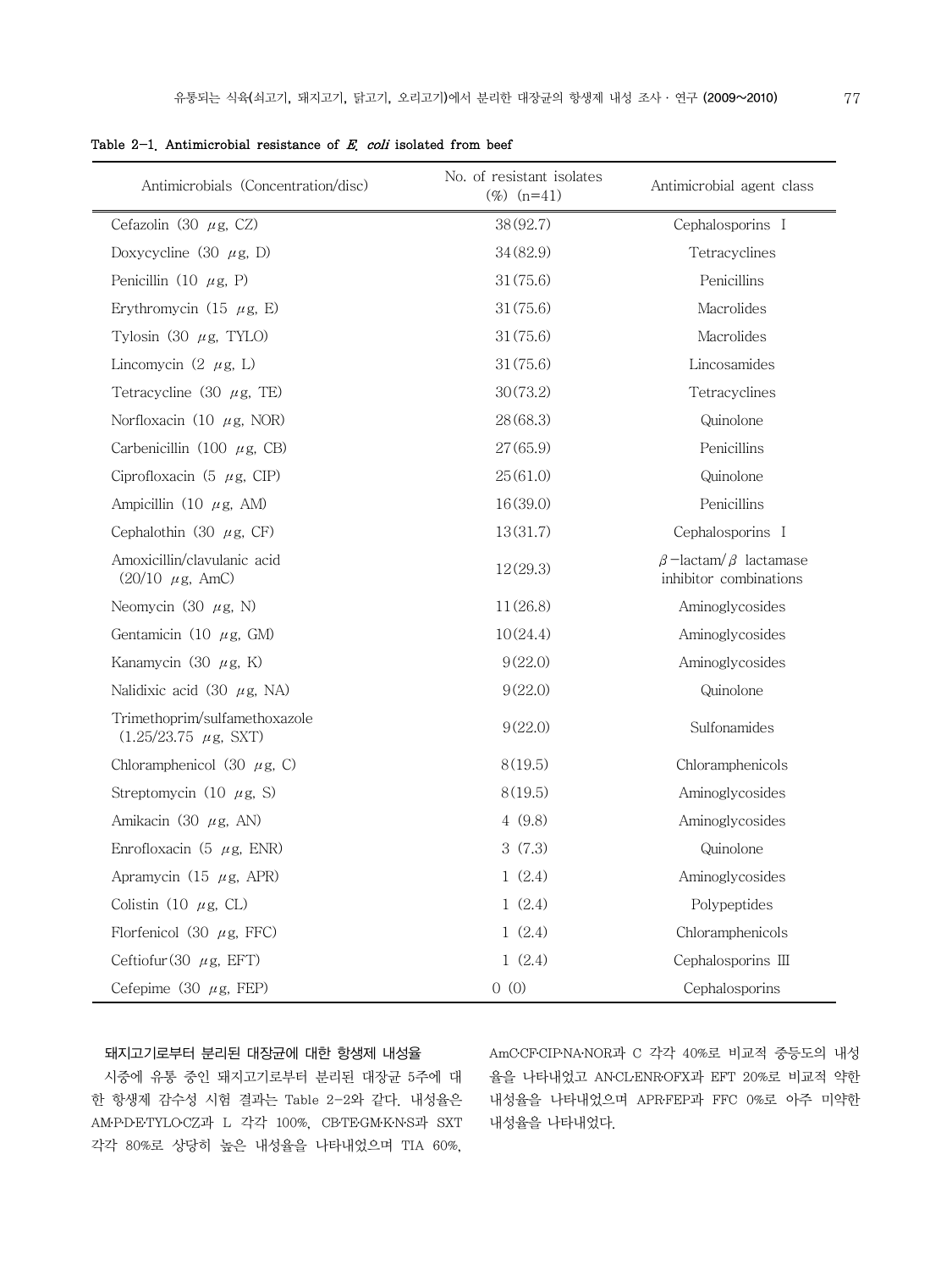| Antimicrobials (Concentration/disc)                               | No. of resistant isolates<br>$(\%)$ (n=5) | Antimicrobial agent class          |
|-------------------------------------------------------------------|-------------------------------------------|------------------------------------|
| Ampicillin (10 $\mu$ g, AM)                                       | 5(100)                                    | Penicillins                        |
| Penicillin (10 $\mu$ g, P)                                        | 5(100)                                    | Penicillins                        |
| Doxycycline (30 $\mu$ g, D)                                       | 5(100)                                    | Tetracyclines                      |
| Erythromycin (15 $\mu$ g, E)                                      | 5(100)                                    | Macrolides                         |
| Tylosin (30 $\mu$ g, TYLO)                                        | 5(100)                                    | Macrolides                         |
| Cefazolin (30 $\mu$ g, CZ)                                        | 5(100)                                    | Cephalosporins I                   |
| Lincomycin $(2 \mu g, L)$                                         | 5(100)                                    | Lincosamides                       |
| Carbenicillin (100 $\mu$ g, CB)                                   | 4 (80)                                    | Penicillins                        |
| Tetracycline (30 $\mu$ g, TE)                                     | 4(80)                                     | Tetracyclines                      |
| Gentamicin (10 $\mu$ g, GM)                                       | 4(80)                                     | Aminoglycosides                    |
| Kanamycin (30 $\mu$ g, K)                                         | 4(80)                                     | Aminoglycosides                    |
| Neomycin (30 $\mu$ g, N)                                          | 4(80)                                     | Aminoglycosides                    |
| Streptomycin (10 $\mu$ g, S)                                      | 4(80)                                     | Aminoglycosides                    |
| Trimethoprim/sulfamethoxazole<br>$(1.25/23.75 \mu g, \text{SXT})$ | 4(80)                                     | Sulfonamides                       |
| Tiamulin (30 $\mu$ g, TIA)                                        | 3(60)                                     | Diterpons                          |
| Amoxicillin/clavulanic acid                                       |                                           | $\beta$ -lactam/ $\beta$ lactamase |
| $(20/10 \ \mu\text{g}$ , AmC)                                     | 2(40)                                     | inhibitor combinations             |
| Cephalothin (30 $\mu$ g, CF)                                      | 2 (40)                                    | Cephalosporins I                   |
| Ciprofloxacin (5 $\mu$ g, CIP)                                    | 2(40)                                     | Quinolone                          |
| Nalidixic acid (30 $\mu$ g, NA)                                   | 2(40)                                     | Quinolone                          |
| Norfloxacin (10 $\mu$ g, NOR)                                     | 2(40)                                     | Quinolone                          |
| Chloramphenicol (30 $\mu$ g, C)                                   | 2(40)                                     | Chloramphenicols                   |
| Amikacin (30 $\mu$ g, AN)                                         | 1(20)                                     | Aminoglycosides                    |
| Colistin (10 $\mu$ g, CL)                                         | 1(20)                                     | Polypeptides                       |
| Enrofloxacin (5 $\mu$ g, ENR)                                     | 1(20)                                     | Quinolone                          |
| Ofloxacin (5 $\mu$ g, OFX)                                        | 1(20)                                     | Quinolone                          |
| Ceftiofur (30 $\mu$ g, EFT)                                       | 1(20)                                     | Cephalosporins III                 |
| Apramycin (15 $\mu$ g, APR)                                       | (0)<br>0                                  | Aminoglycosides                    |
| Cefepime (30 $\mu$ g, FEP)                                        | 0<br>(0)                                  | Cephalosporins                     |
| Florfenicol (30 $\mu$ g, FFC)                                     | (0)<br>$\Omega$                           | Chloramphenicols                   |

Table 2-2. Antimicrobial resistance of  $E$ , coli isolated from pork

### 닭고기로부터 분리된 대장균에 대한 항생제 내성율

 시중에 유통 중인 닭고기로부터 분리된 대장균 5주에 대한 항생제 감수성 시험 결과는 Table 2-3과 같다. 내성율은 CB․ P․CIP․NA․NOR․ENR․OFX․E․TYLO․L․CZ과 TIA 각각 100%, AM․ TE․S과 SXT 각각 80%로 상당히 높은 내성율을 나타내었으며

AmC․D․GM․K과 N 각각 60%, C 40%로 비교적 중등도의 내성 율을 나타내었고 CF과 EFT 20%로 비교적 약한 내성율을 나 타내었으며 AN․APR․FEP․CL과 FFC 0%로 아주 미약한 내성율 을 나타내었다.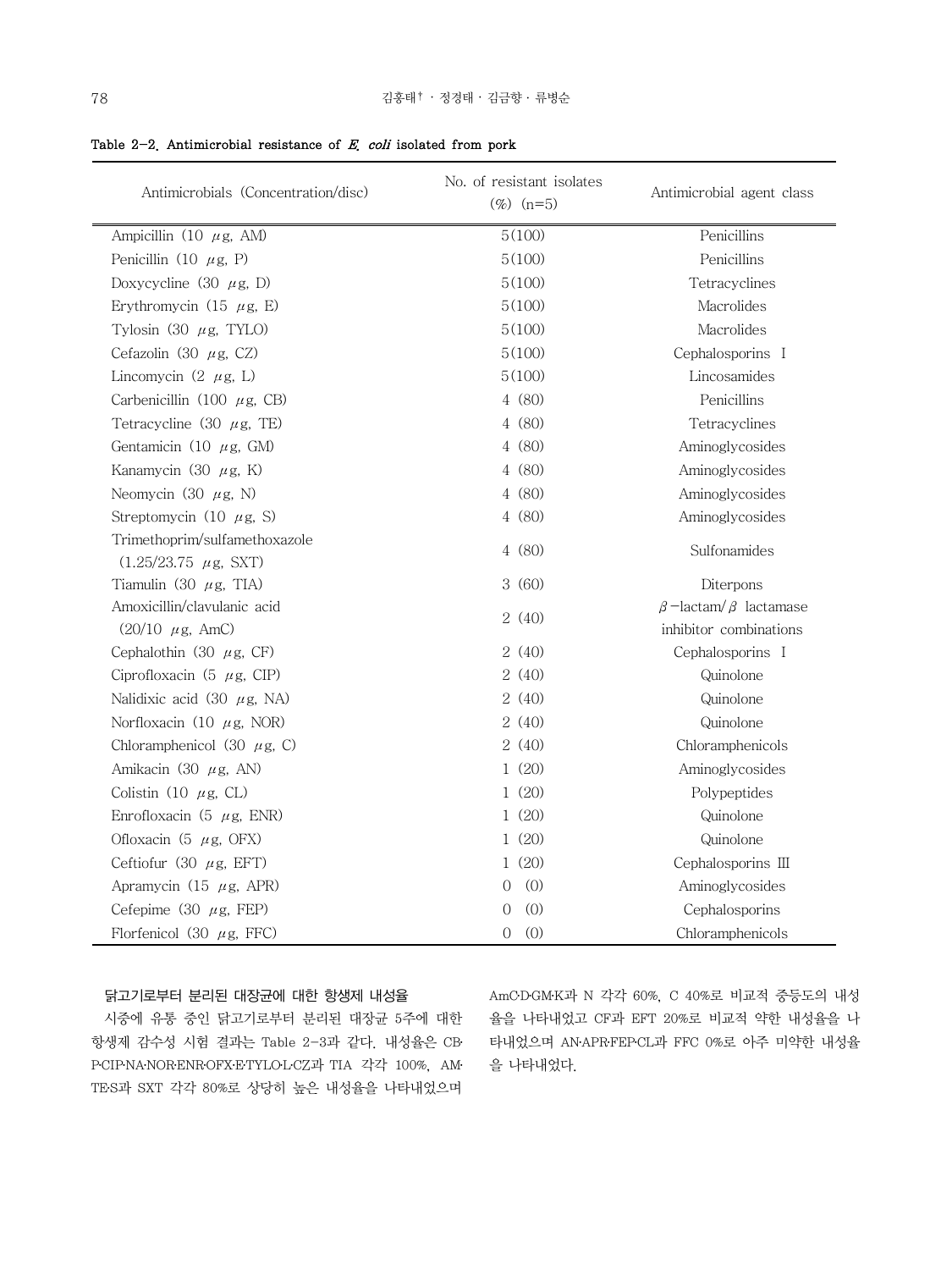| Antimicrobials (Concentration/disc) | No. of resistant isolates<br>$(\%)$ (n=5) | Antimicrobial agent class          |
|-------------------------------------|-------------------------------------------|------------------------------------|
| Carbenicillin (100 $\mu$ g, CB)     | 5(100)                                    | Penicillins                        |
| Penicillin (10 $\mu$ g, P)          | 5(100)                                    | Penicillins                        |
| Ciprofloxacin (5 $\mu$ g, CIP)      | 5(100)                                    | Quinolone                          |
| Nalidixic acid (30 $\mu$ g, NA)     | 5(100)                                    | Quinolone                          |
| Norfloxacin (10 $\mu$ g, NOR)       | 5(100)                                    | Quinolone                          |
| Enrofloxacin (5 $\mu$ g, ENR)       | 5(100)                                    | Quinolone                          |
| Ofloxacin (5 $\mu$ g, OFX)          | 5(100)                                    | Quinolone                          |
| Erythromycin (15 $\mu$ g, E)        | 5(100)                                    | Macrolides                         |
| Tylosin $(30 \ \mu g, TYL0)$        | 5(100)                                    | Macrolides                         |
| Lincomycin $(2 \mu g, L)$           | 5(100)                                    | Lincosamides                       |
| Cefazolin (30 $\mu$ g, CZ)          | 5(100)                                    | Cephalosporins I                   |
| Tiamulin (30 $\mu$ g, TIA)          | 5(100)                                    | Diterpons                          |
| Ampicillin (10 $\mu$ g, AM)         | 4 (80)                                    | Penicillins                        |
| Tetracycline (30 $\mu$ g, TE)       | 4 (80)                                    | Tetracyclines                      |
| Streptomycin (10 $\mu$ g, S)        | 4(80)                                     | Aminoglycosides                    |
| Trimethoprim/sulfamethoxazole       | 4(80)                                     | Sulfonamides                       |
| $(1.25/23.75 \mu g, SXT)$           |                                           |                                    |
| Amoxicillin/clavulanic acid         | 3(60)                                     | $\beta$ -lactam/ $\beta$ lactamase |
| $(20/10 \ \mu\text{g}, \text{AmC})$ |                                           | inhibitor combinations             |
| Doxycycline (30 $\mu$ g, D)         | 3(60)                                     | Tetracyclines                      |
| Gentamicin (10 $\mu$ g, GM)         | 3(60)                                     | Aminoglycosides                    |
| Kanamycin (30 $\mu$ g, K)           | 3(60)                                     | Aminoglycosides                    |
| Neomycin (30 $\mu$ g, N)            | 3(60)                                     | Aminoglycosides                    |
| Chloramphenicol (30 $\mu$ g, C)     | 2(40)                                     | Chloramphenicols                   |
| Cephalothin (30 $\mu$ g, CF)        | 1(20)                                     | Cephalosporins I                   |
| Ceftiofur (30 $\mu$ g, EFT)         | 1(20)                                     | Cephalosporins III                 |
| Amikacin (30 $\mu$ g, AN)           | 0(0)                                      | Aminoglycosides                    |
| Apramycin (15 $\mu$ g, APR)         | 0(0)                                      | Aminoglycosides                    |
| Cefepime (30 $\mu$ g, FEP)          | 0(0)                                      | Cephalosporins                     |
| Colistin (10 $\mu$ g, CL)           | 0(0)                                      | Polypeptides                       |
| Florfenicol (30 $\mu$ g, FFC)       | 0(0)                                      | Chloramphenicols                   |

Table 2-3. Antimicrobial resistance of  $E$ , coli isolated from chicken

### 오리고기로부터 분리된 대장균에 대한 항생제 내성율

시중에 유통 중인 오리고기로부터 분리된 대장균 5주에 대 한 항생제 감수성 시험 결과는 Table 2-4와 같다. 내성율은 P․D․TE․E․TYLO․CZ․L․GM과 TIA 각각 100%, CB․AM․SXT과 NA 각각 80%로 상당히 높은 내성율을 나타내었으며 CIP․NOR․S․N

과 C과 각각 60%, K․ENR과 OFX 각각 40%로 비교적 중등도 의 내성율을 나타내었고 AmC와 CF 각각 20%로 비교적 약한 내성율을 나타내었으며 AN․APR․FEP․EFT․CL과 FFC 0%로 아 주 미약한 내성율을 나타내었다.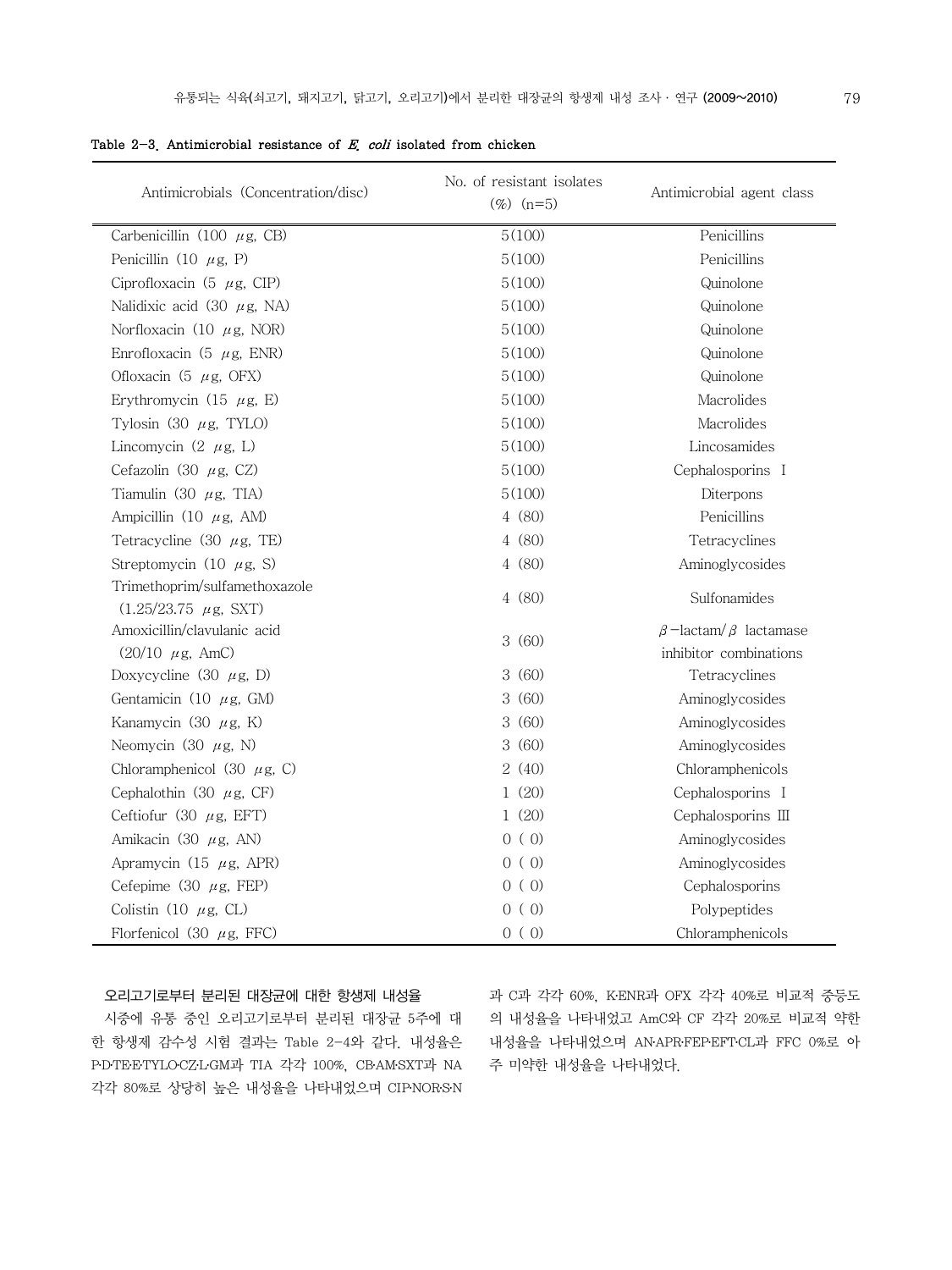| Antimicrobials (Concentration/disc)                          | No. of resistant isolates<br>$(\%)$ (n=5) | Antimicrobial agent class                                    |
|--------------------------------------------------------------|-------------------------------------------|--------------------------------------------------------------|
| Penicillin (10 $\mu$ g, P)                                   | 5(100)                                    | Penicillins                                                  |
| Doxycycline (30 $\mu$ g, D)                                  | 5(100)                                    | Tetracyclines                                                |
| Tetracycline (30 $\mu$ g, TE)                                | 5(100)                                    | Tetracyclines                                                |
| Erythromycin (15 $\mu$ g, E)                                 | 5(100)                                    | Macrolides                                                   |
| Tylosin (30 $\mu$ g, TYLO)                                   | 5(100)                                    | Macrolides                                                   |
| Cefazolin (30 $\mu$ g, CZ)                                   | 5(100)                                    | Cephalosporins I                                             |
| Lincomycin $(2 \mu g, L)$                                    | 5(100)                                    | Lincosamides                                                 |
| Gentamicin (10 $\mu$ g, GM)                                  | 5(100)                                    | Aminoglycosides                                              |
| Tiamulin (30 $\mu$ g, TIA)                                   | 5(100)                                    | Diterpons                                                    |
| Carbenicillin (100 $\mu$ g, CB)                              | 4 (80)                                    | Penicillins                                                  |
| Ampicillin (10 $\mu$ g, AM)                                  | 4(80)                                     | Penicillins                                                  |
| Trimethoprim/sulfamethoxazole<br>$(1.25/23.75 \mu g, SXT)$   | 4(80)                                     | Sulfonamides                                                 |
| Nalidixic acid (30 $\mu$ g, NA)                              | 4 (80)                                    | Quinolone                                                    |
| Ciprofloxacin (5 $\mu$ g, CIP)                               | 3(60)                                     | Quinolone                                                    |
| Norfloxacin (10 $\mu$ g, NOR)                                | 3(60)                                     | Quinolone                                                    |
| Streptomycin (10 $\mu$ g, S)                                 | 3(60)                                     | Aminoglycosides                                              |
| Neomycin (30 $\mu$ g, N)                                     | 3(60)                                     | Aminoglycosides                                              |
| Chloramphenicol (30 $\mu$ g, C)                              | 3(60)                                     | Chloramphenicols                                             |
| Kanamycin (30 $\mu$ g, K)                                    | 2(40)                                     | Aminoglycosides                                              |
| Enrofloxacin (5 $\mu$ g, ENR)                                | 2(40)                                     | Quinolone                                                    |
| Ofloxacin (5 $\mu$ g, OFX)                                   | 2(40)                                     | Quinolone                                                    |
| Amoxicillin/clavulanic acid<br>$(20/10 \ \mu\text{g}$ , AmC) | 1(20)                                     | $\beta$ -lactam/ $\beta$ lactamase<br>inhibitor combinations |
| Cephalothin (30 $\mu$ g, CF)                                 | 1(20)                                     | Cephalosporins I                                             |
| Amikacin (30 $\mu$ g, AN)                                    | 0(0)                                      | Aminoglycosides                                              |
| Apramycin (15 $\mu$ g, APR)                                  | 0(0)                                      | Aminoglycosides                                              |
| Cefepime $(30 \mu g, FEP)$                                   | 0(0)                                      | Cephalosporins                                               |
| Ceftiofur (30 $\mu$ g, EFT)                                  | 0 (0)                                     | Cephalosporins III                                           |
| Colistin (10 $\mu$ g, CL)                                    | 0(0)                                      | Polypeptides                                                 |
| Florfenicol (30 $\mu$ g, FFC)                                | 0 (0)                                     | Chloramphenicols                                             |

Table  $2-4$ . Antimicrobial resistance of E. coli isolated from duck

### 쇠고기에서 분리된 대장균에 대한 항생제 내성 약제 수

시중에 유통 중인 쇠고기로부터 분리된 대장균 41주에 대한 항생제 내성을 내성 약제 수별로 분류한 결과는 Table 3-1과 같다. 항생제 내성형은 3제에서부터 20제까지 총 15개의 유형 으로 나타났다. 분리된 대장균 41주는 모두 3제 이상의 약제 에 내성을 가진 다제 내성균으로 나타났다. 한편 분리균 중

공시한 어느 약제에 대해서도 내성이 없는 감수성 균은 0%로 나타났다. 다제 내성을 보인 대장균 중 8제와 11제 내성균이 14.6%로 가장 많은 비율을 보였고 다음으로 12제(12.2%), 9 제․10제(각각 9.8%), 6제․7제(각각 7.3%), 13제․14제(각각 4.9%), 3제․5제․15제․17제․19제․20제(각각 2.4%)의 순으로 높은 비율을 나타내었다.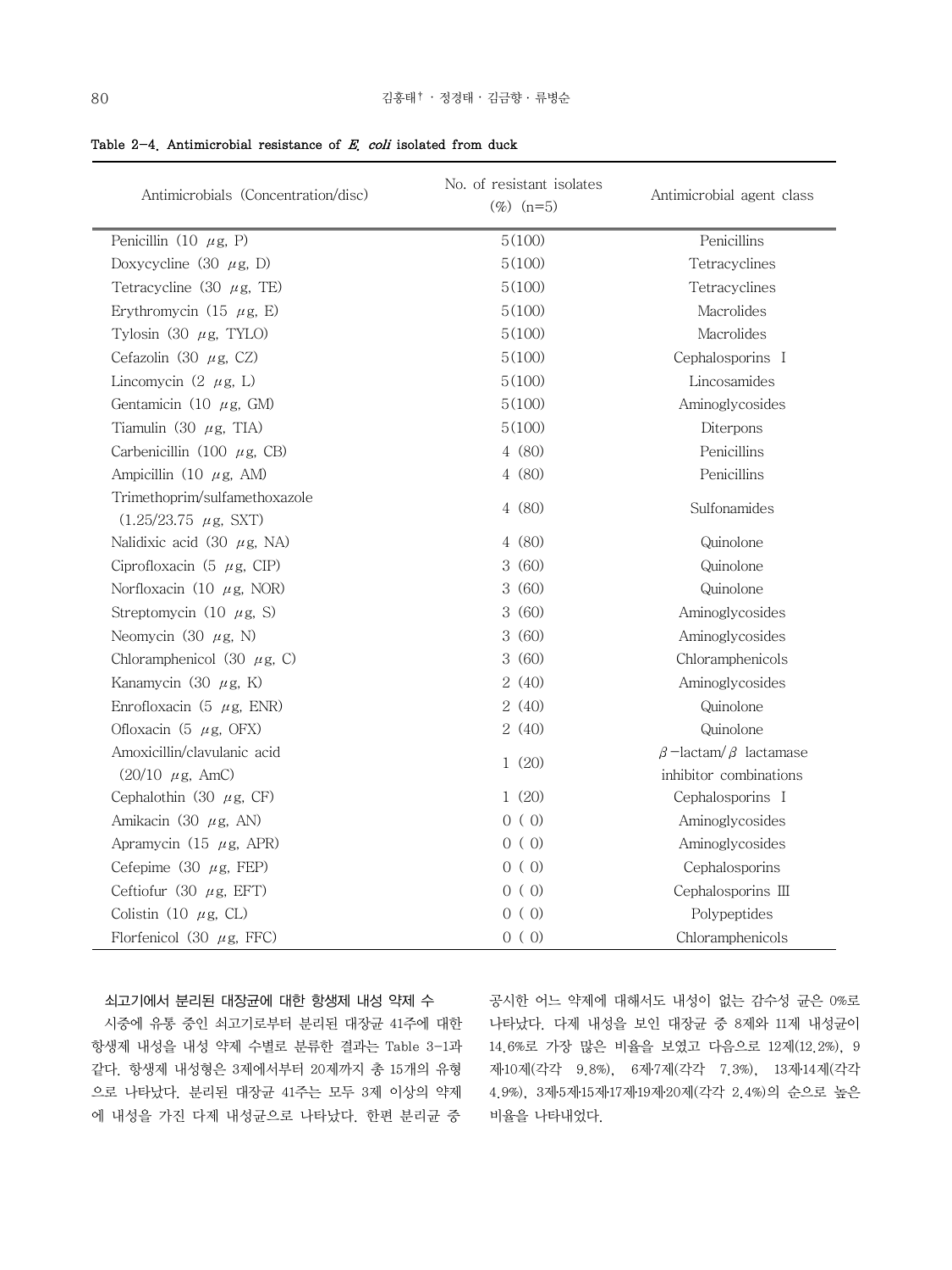| isolates from beef |                         |
|--------------------|-------------------------|
| No. of drugs       | No. $(\%)$ of resistant |
|                    | isolates                |
| 3                  | 1(2.4)                  |
| 5                  | 1(2.4)                  |
| 6                  | 3(7.3)                  |
| 7                  | 3(7.3)                  |
| 8                  | 6(14.6)                 |
| 9                  | 4(9.8)                  |
| 10                 | 4(9.8)                  |
| 11                 | 6(14.6)                 |
| 12                 | 5(12.2)                 |
| 13                 | 2(4.9)                  |
| 14                 | 2(4.9)                  |
| 15                 | 1(2.4)                  |
| 17                 | 1(2.4)                  |
| 19                 | 1(2.4)                  |
| 20                 | 1(2.4)                  |

# Table 3-1. Multiple drug resistance of 41 E. coli

### Table  $3-2$ . Multiple drug resistance of 5 E. coli isolates from pork

| No. of drugs | No. $(\%)$ of resistant<br>isolates |
|--------------|-------------------------------------|
| 11           | 1(20)                               |
| 14           | 2(40)                               |
| 20           | 1(20)                               |
| 24           | 1(20)                               |

돼지고기에서 분리된 대장균에 대한 항생제 내성 약제 수 시중에 유통 중인 돼지고기로부터 분리된 대장균 5주에 대 한 항생제 내성을 내성 약제 수별로 분류한 결과는 Table 3-2와 같다. 항생제 내성형은 11제, 14제, 20제, 24제의 총 4개 유형으로 나타났다. 분리된 대장균 5주는 모두 11제 이 상의 약제에 내성을 가진 다제 내성균으로 나타났다. 한편 분리균 중 공시한 어느 약제에 대해서도 내성이 없는 감수성 균은 0%로 나타났다. 다제 내성을 보인 대장균 중 14제 내성 균이 40%로 가장 많은 비율을 보였고 다음으로 11제, 20제 와 24제가 각각 20%의 순으로 높은 비율을 나타내었다.

### 닭고기에서 분리된 대장균에 대한 항생제 내성 약제 수

 시중에 유통 중인 닭고기로부터 분리된 대장균 5주에 대한 항생제 내성을 내성 약제 수별로 분류한 결과는 Table 3-3 과 같다. 항생제 내성형은 16제, 19제, 20제, 24제의 총 4개 유형으로 나타났다. 분리된 대장균 5주는 모두 16제 이상의

약제에 내성을 가진 다제 내성균으로 나타났다. 한편 분리균 중 공시한 어느 약제에 대해서도 내성이 없는 감수성 균은 0%로 나타났다. 다제 내성을 보인 대장균 중 16제 내성균이 40%로 가장 많은 비율을 보였고 다음으로 19제, 20제와 24 제가 각각 20%의 순으로 높은 비율을 나타내었다.

### 오리고기에서 분리된 대장균에 대한 항생제 내성 약제 수

시중에 유통 중인 오리고기로부터 분리된 대장균 주에 대 한 항생제 내성을 내성 약제 수별로 분류한 결과는 Table 3-4 와 같다. 항생제 내성형은 10제, 16제, 18제, 19제, 21제의 총 5개 유형으로 나타났다. 분리된 대장균 5주는 모두 10제 이상 의 약제에 내성을 가진 다제 내성균으로 나타났다 한편 분리 균 중 공시한 어느 약제에 대해서도 내성이 없는 감수성 균 은 0%로 나타났다. 다제 내성을 보인 대장균은 10제, 16제, 18제, 19제 및 21제가 각각 20%의 비율을 나타내었다.

### 쇠고기에서 분리된 항생제 내성 대장균의 내성양상

 시중에 유통 중인 쇠고기로부터 분리된 대장균 41주에 대 한 항생제 내성 유형은 총 40개로 다양하게 나타났다(Table 4-1). 그중 CZ·DELP·TYLOTE·NOR 8제 내성형이 4.9%로 가장 많이 나타났고 다음으로 여러 다제 내성형들이 각각 2.4%로 나타나 전반적으로 3제에서부터 20제까지 각각의 유 형이 2.4∼4.9%의 고른 분포를 나타내었다.

### Table 3-3. Multiple drug resistance of 5 E. coli isolates from chicken

| No. of drugs | No. $(\%)$ of resistant<br>isolates |
|--------------|-------------------------------------|
| 16           | 2(40)                               |
| 19           | 1(20)                               |
| 20           | 1(20)                               |
| 24           | 1(20)                               |

### Table  $3-4$ . Multiple drug resistance of 5 E. coli isolates from duck

| No. of drugs | No. $(\%)$ of resistant |
|--------------|-------------------------|
|              | isolates                |
| 10           | 1(20)                   |
| 16           | 1(20)                   |
| 18           | 1(20)                   |
| 19           | 1(20)                   |
| 21           | 1(20)                   |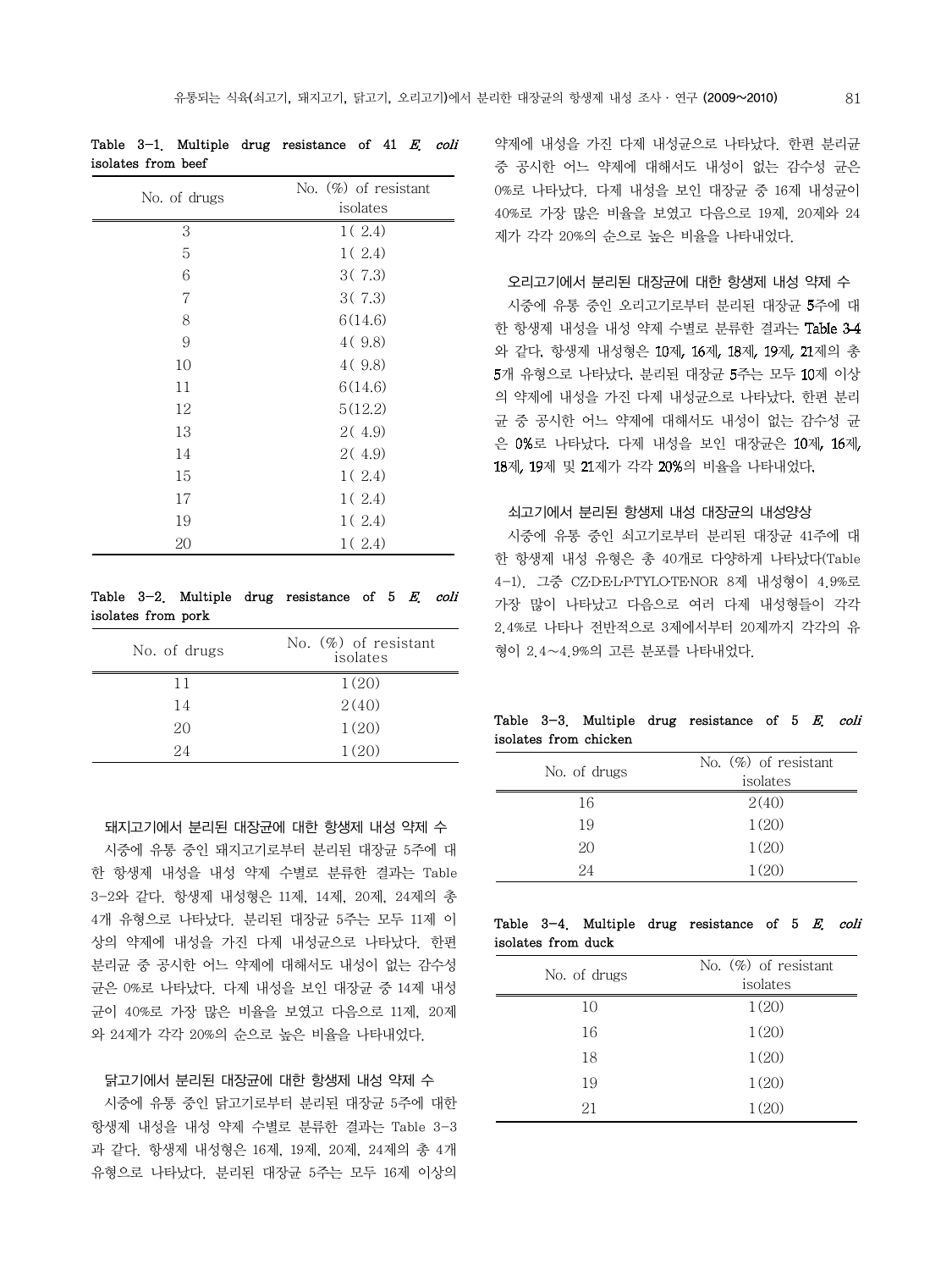| No. of         | Resistance patterns                                              | No. $(\%)$ of isolates |
|----------------|------------------------------------------------------------------|------------------------|
| antimicrobials |                                                                  |                        |
| 3              | CZ, D, TE                                                        | 1(2.4)                 |
| 5              | CZ, D, CF, AmC, S                                                | 1(2.4)                 |
|                | CZ, D, Te, CB, CF, AmC                                           | 1(2.4)                 |
| 6              | CZ, D, CB, CF, N, K                                              | 1(2.4)                 |
|                | CZ, Te, NOR, CB, CF, AmC                                         | 1(2.4)                 |
|                | CZ, D, Te, CF, S, AN, CL                                         | 1(2.4)                 |
| 7              | D, E, L, P, TYLO, NOR, CIP                                       | 1(2.4)                 |
|                | D, E, L, P, TYLO, TE, CIP                                        | 1(2.4)                 |
|                | CZ, D, E, L, P, TYLO, TE, NOR                                    | 2(4.9)                 |
|                | CZ, E, L, P, TYLO, TE, CB, CIP                                   | 1(2.4)                 |
| 8              | CZ, E, L, P, TYLO, NOR, CB, CIP                                  | 1(2.4)                 |
|                | CZ, D, TE, NOR, AM, CF, AmC, GM                                  | 1(2.4)                 |
|                | CZ, D, TE, NOR, CB, AmC, GM, NA                                  | 1(2.4)                 |
|                | CZ, D, E, L, P, TYLO, TE, CIP, NA                                | 1(2.4)                 |
|                | CZ, D, E, L, P, TYLO, TE, CB, GM                                 | 1(2.4)                 |
| 9              | CZ, D, E, L, P, TYLO, NOR, CB, CIP                               | 1(2.4)                 |
|                | CZ, E, L, P, TYLO, TE, NOR, CB, CIP                              | 1(2.4)                 |
|                | CZ, D, E, L, P, TYLO, TE, NOR, CIP, AN                           | 1(2.4)                 |
| 10             | CZ, E, L, P, TYLO, NOR, CB, CIP, GM, AN                          | 1(2.4)                 |
|                | CZ, E, L, P, TYLO, NOR, CB, CIP, AM, N                           | 1(2.4)                 |
|                | CZ, D, E, L, P, TYLO, TE, NOR, CB, CIP, NA                       | 1(2.4)                 |
|                | CZ, D, E, L, P, TYLO, TE, CB, CIP, AM, SXT                       | 1(2.4)                 |
|                | CZ, D, E, L, P, TYLO, TE, NOR, CB, CIP, SXT                      | 1(2.4)                 |
| 11             | CZ, D, E, L, P, TYLO, TE, NOR, CB, CIP, AN                       | 1(2.4)                 |
|                | CZ, D, E, L, P, TYLO, TE, NOR, GM, SXT, S                        | 1(2.4)                 |
|                | CZ, D, CB, AM, CF, AmC, N, GM, K, NA, C                          | 1(2.4)                 |
|                | E, L, P, TYLO, NOR, CIP, AM, N, K, SXT, S                        | 1(2.4)                 |
|                | CZ, D, E, L, P, TYLO, TE, NOR, CB, CIP, SXT, C                   | 1(2.4)                 |
|                | CZ, D, E, L, P, TYLO, TE, NOR, CB, AM, N, K                      | 1(2.4)                 |
| 12             | CZ, D, E, L, P, TYLO, TE, NOR, CB, CIP, N, K                     | 1(2.4)                 |
|                | CZ, D, E, L, P, TYLO, TE, NOR, CIP, AM, CF, AmC                  | 1(2.4)                 |
|                | CZ, D, E, L, P, TYLO, TE, CIP, AM, CF, AmC, GM                   | 1(2.4)                 |
|                | CZ, D, E, L, P, TYLO, CB, AM, CF, AmC, K, NA, C                  | 1(2.4)                 |
| 13             | CZ, D, TE, NOR, CB, AM, CF, AmC, N, GM, K, NA, C                 | 1(2.4)                 |
|                | CZ, D, E, L, P, TYLO, TE, NOR, CB, CIP, AM, GM, SXT, C           | 1(2.4)                 |
| 14             | CZ, D, E, L, P, TYLO, NOR, CB, CIP, AM, CF, NA, ENR, EFT         | 1(2.4)                 |
| 15             | CZ, D, E, L, P, TYLO, TE, NOR, CB, CIP, AM, CF, AmC, N, S        | 1(2.4)                 |
| 17             | CZ, D, E, L, P, TYLO, TE, NOR, CB, CIP, AM, N, K, SXT, S, C, FFC | 1(2.4)                 |
|                |                                                                  |                        |
| 19             | CZ, D, E, L, P, TYLO, TE, NOR, CB, CIP, AM, AmC, N, K, NA, SXT,  | 1(2.4)                 |
|                | S, C, ENR                                                        |                        |
| 20             | CZ, D, E, L, P, TYLO, TE, NOR, CB, CIP, AM, N, GM, K, NA, SXT,   | 1(2.4)                 |
|                | S, C, ENR, APR                                                   |                        |
| Total          | 40 patterns                                                      | 41                     |

Table 4-1. Antimicrobial resistance patterns of 41  $E$ , coli isolates from beef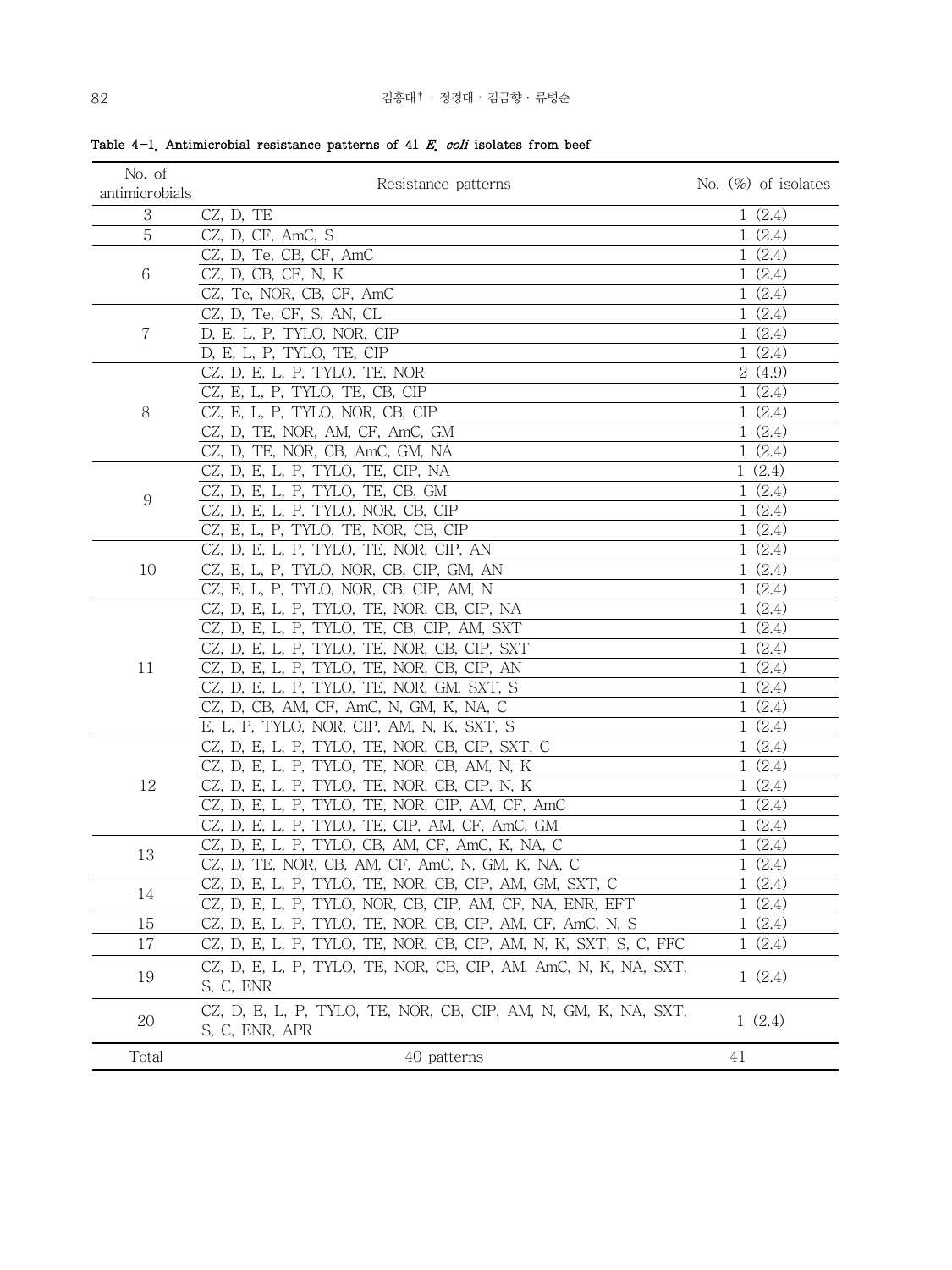| No. of<br>antimicrobials | Resistance patterns                                                                                 | No. $(\%)$ of isolates |
|--------------------------|-----------------------------------------------------------------------------------------------------|------------------------|
| 11                       | AM, D, CZ, E, L, P, TYLO, TIA, AmC, CF, CL                                                          | (20)                   |
| 14                       | AM, D, CZ, E, L, P, TYLO, CB, GM, K, N, S, TE, SXT                                                  | 2(40)                  |
| 20                       | AM, D, CZ, E, L, P, TYLO, CB, GM, K, N, S, TE, SXT, TIA, C, CIP,<br>NA, NOR, AN                     | (20)                   |
| 24                       | AM, D, CZ, E, L, P, TYLO, CB, GM, K, N, S, TE, SXT, TIA, AmC,<br>CF, C, CIP, NA, NOR, ENR, EFT, OFX | (20)                   |
| Total                    | 4 patterns                                                                                          | 5                      |

Table 4-2. Antimicrobial resistance patterns of 5  $E$ , coli isolates from pork

Table  $4-3$ . Antimicrobial resistance patterns of 5 E. coli isolates from chicken

| No. of<br>antimicrobials | Resistance patterns                                                                                 | No. $(\%)$ of isolates |
|--------------------------|-----------------------------------------------------------------------------------------------------|------------------------|
| 16                       | CB, CZ, CIP, NA, NOR, ENR, E, L, P, TYLO, OFX, TIA, AM, S, GM, C                                    | 1(20)                  |
|                          | CB, CZ, CIP, NA, NOR, ENR, E, L, P, TYLO, OFX, TIA, TE, SXT,<br>AmC. D                              | 1(20)                  |
| 19                       | CB, CZ, CIP, NA, NOR, ENR, E, L, P, TYLO, OFX, TIA, AM, S, TE,<br>SXT, D, K, N                      | 1(20)                  |
| 20                       | CB, CZ, CIP, NA, NOR, ENR, E, L, P, TYLO, OFX, TIA, AM, S, TE,<br>SXT. AmC. GM. K. N                | 1(20)                  |
| 24                       | CB, CZ, CIP, NA, NOR, ENR, E, L, P, TYLO, OFX, TIA, AM, S, TE,<br>SXT, AmC, D, GM, K, N, C, CF, EFT | 1(20)                  |
| Total                    | 5 patterns                                                                                          | 5                      |

### 돼지고기에서 분리된 항생제 내성 대장균의 내성양상

시중에 유통 중인 돼지고기로부터 분리된 대장균 5주에 대 한 항생제 내성 유형은 총 4개로 나타났다(Table 4-2). 그중 AM․D․CZ․E․L․P․TYLO․CB․GM․K․N․S․TE․SXT의 14제 내성형이 40%로 가장 많이 나타났다. 전반적으로 11제, 14제, 20제, 24 제까지 각각의 유형이 20∼40%의 고른 분포를 나타내었다.

### 닭고기에서 분리된 항생제 내성 대장균의 내성양상

 시중에 유통 중인 닭고기로부터 분리된 대장균 5주에 대한 항생제 내성 유형은 총 5개로 나타났다(Table 4-3). 그중 CB․ CZ․CIP․NA․NOR․ENR․E․L․P․TYLO․OFX․TIA․AM․S․TE․SXT․AmC․D․ GM․K․N․C․CF․EFT의 24제 내성형 등이 나타났다. 전반적으로 16제, 19제, 20제, 24제까지 각각의 유형이 20∼40%의 고른 분포를 나타내었다.

### 오리고기에서 분리된 항생제 내성 대장균의 내성양상

시중에 유통 중인 오리고기로부터 분리된 대장균 5주에 대 한 항생제 내성 유형은 총 5개로 나타났다(Table 4-4). 그중 CZ․D․GM․TE․E․L․P․TYLO․TIA․CB․AM․NA․SXT․CIP․NOR․S․N․C․K․ ENR․OFX의 21제 내성형 등이 나타났다. 전반적으로 10제, 16 제, 18제, 19제, 21제까지 각각의 유형이 20%의 고른 분포를 나타내었다.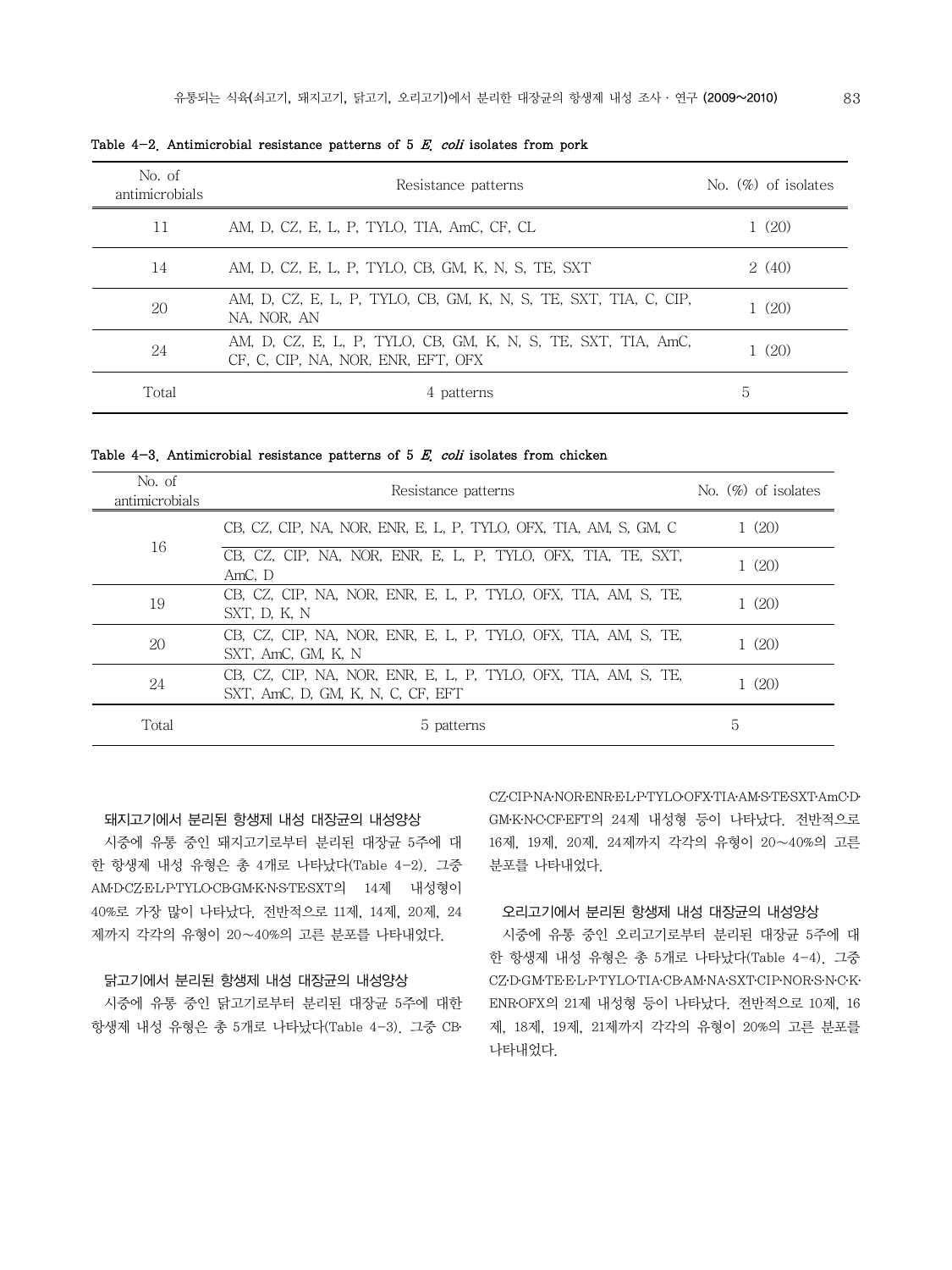| No. of<br>antimicrobials | Resistance patterns                                                                   | No. $(\%)$ of isolates |
|--------------------------|---------------------------------------------------------------------------------------|------------------------|
| 10                       | CZ, D, GM, TE, E, L, P, TYLO, TIA, N                                                  | 1(20)                  |
| 16                       | CZ, D, GM, TE, E, L, P, TYLO, TIA, CB, AM, NA, SXT, S, N, K                           | 1(20)                  |
| 18                       | CZ, D, GM, TE, E, L, P, TYLO, TIA, CB, AM, NA, SXT, CIP, NOR,<br>C. AmC. CF           | 1(20)                  |
| 19                       | CZ, D, GM, TE, E, L, P, TYLO, TIA, CB, AM, NA, SXT, CIP, NOR,<br>S. C. ENR. OFX       | 1(20)                  |
| 21                       | CZ, D, GM, TE, E, L, P, TYLO, TIA, CB, AM, NA, SXT, CIP, NOR,<br>S, N, C, K, ENR, OFX | (20)                   |
| Total                    | 5 patterns                                                                            | 5                      |

Table  $4-4$ . Antimicrobial resistance patterns of 5 E. coli isolates from duck

### 고 찰

 본 연구에서 시중에 유통 중인 식육에서 분리한 대장균을 대상으로 항생제 내성 실태를 조사한 결과 대장균 분리율은 쇠고기 9.0%, 돼지고기 12.5%, 닭고기 25%, 오리고기 22.7% 를 나타내었다. 이러한 결과 중 쇠고기에서의 대장균 분리율 은 본 연구팀이 2008년에 실시한 시중에 유통 중인 쇠고기에 서의 분리율 9.8%를 나타낸 결과와 비교했을 때와 거의 유사 한 경향을 나타내었고 2007년에 실시한 시중에 유통 중인 쇠 고기에서의 분리율인 15.3%보다는 훨씬 낮게 나타내었다<sup>20)</sup>.

 이와 같은 대장균 분리율이 조금 감소한 경향은 쇠고기의 사양과 도축, 유통 과정에서 보다 위생 상태가 나아진 것으로 사료된다.

 아울러, 대장균 분리율이 쇠고기, 돼지고기, 오리고기, 닭고 기의 순으로 조금씩 증가하는 경향을 나타내었는데 이는 각각 의 식육마다 사양과 도축, 유통 과정이 상이하여 위생 상태가 서로 달라서 차이가 난 것으로 사료된다.

 시중에 유통 중인 쇠고기로부터 분리된 대장균 41주에 대한 항생제 감수성 시험 결과, 내성율은 CZ 92.7%, D 82.9%, P․ E․TYLO과 L 각각 75.6%, TE 73.2%로 상당히 높은 내성율을 나타내었으며 NOR 68.3%, CB 65.9%, CIP 61.0%, AM 39.0%, CF 31.7%로 비교적 중등도의 내성율을 나타내었고 AmC 29.3%, N 26.8%, GM 24.4%, K․NA와 SXT 각각 22.0%, C과 S 각각 19.5%로 비교적 약한 내성율을 나타내었 으며 AN 9.8%, ENR 7.3%, APR․CL․FFC과 EFT 각각 2.4%로 아주 미약한 내성율을 나타내었다. 즉, cephalosporins Ⅰ, tetracyclines 계열의 항생제에 대해서 가장 높은 항생제 내 성율을 나타냈으며, 다음으로 penicillins, macrolides, lincosamides, quinolone,  $\beta$ -lactam/ $\beta$  lactamase inhibitor combinations, aminoglycosides, sulfonamides, chloramphenicols 등 다수 계열의 항생제에 대해서 높은 항 생제 내성율을 나타내었다. 이러한 결과는 본 연구팀이 2008 년에 실시한 쇠고기로부터 분리된 대장균 39주와 2007년에 실시한 쇠고기로부터 분리된 대장균 92주에 대한 항생제 내성 율에서 tetracyclines 계열의 항생제에 대해서 가장 높은 항 생제 내성율을 나타낸 경향이 일치하였으며, 다음으로 2008년 의 sulfonamides, aminoglycosides, penicillins, cephalosporins, quinolone 등 다수 계열의 항생제에 대해서 높은 항생제 내성 율을 나타낸 결과와 2007년의 cephalosporins, quinolone, penicillins, sulfonamides, aminoglycosides 등 다수 계열의 항생제에 대해서 높은 항생제 내성율을 나타낸 순서는 약간의 차이가 있었지만 유사한 경향을 나타내었다 $^{20}$ .

 시중에 유통 중인 돼지고기로부터 분리된 대장균 5주에 대 한 항생제 감수성 시험 결과, 내성율은 AM-PDE-TYLOCZ과 L 각각 100%, CB·TE·GM·K·N·S과 SXT 각각 80%로 상당히 높 은 내성율을 나타내었으며 TIA 60%, AmC․CF․CIP․NA․NOR과 C 각각 40%로 비교적 중등도의 내성율을 나타내었고 AN․CL․ ENR․OFX과 EFT 20%로 비교적 약한 내성율을 나타내었으며 APR․FEP과 FFC 0%로 아주 미약한 내성율을 나타내었다. 즉, penicillins, tetracyclines, macrolides, cephalosporins Ⅰ, lincosamides, aminoglycosides, sulfonamides 계열의 항생 제에 대해서 가장 높은 항생제 내성율을 나타냈으며, 다음으 로 diterpons, β-lactam/β lactamase inhibitor combinations, quinolone, chloramphenicols, polypeptides, cephalosporins Ⅲ 등 다수 계열의 항생제에 대해서 높은 항 생제 내성율을 나타내었다.

 시중에 유통 중인 닭고기로부터 분리된 대장균 5주에 대한 항생제 감수성 시험 결과, 내성율은 CB-PCIP-NA-NOR-ENR· OFX․E․TYLO․L․CZ과 TIA 각각 100%, AM․TE․S과 SXT 각각  $80\%$ 로 상당히 높은 내성율을 나타내었으며 AmCDGM·K과 N 각각 60%, C 40%로 비교적 중등도의 내성율을 나타내었고 CF과 EFT 20%로 비교적 약한 내성율을 나타내었으며 AN․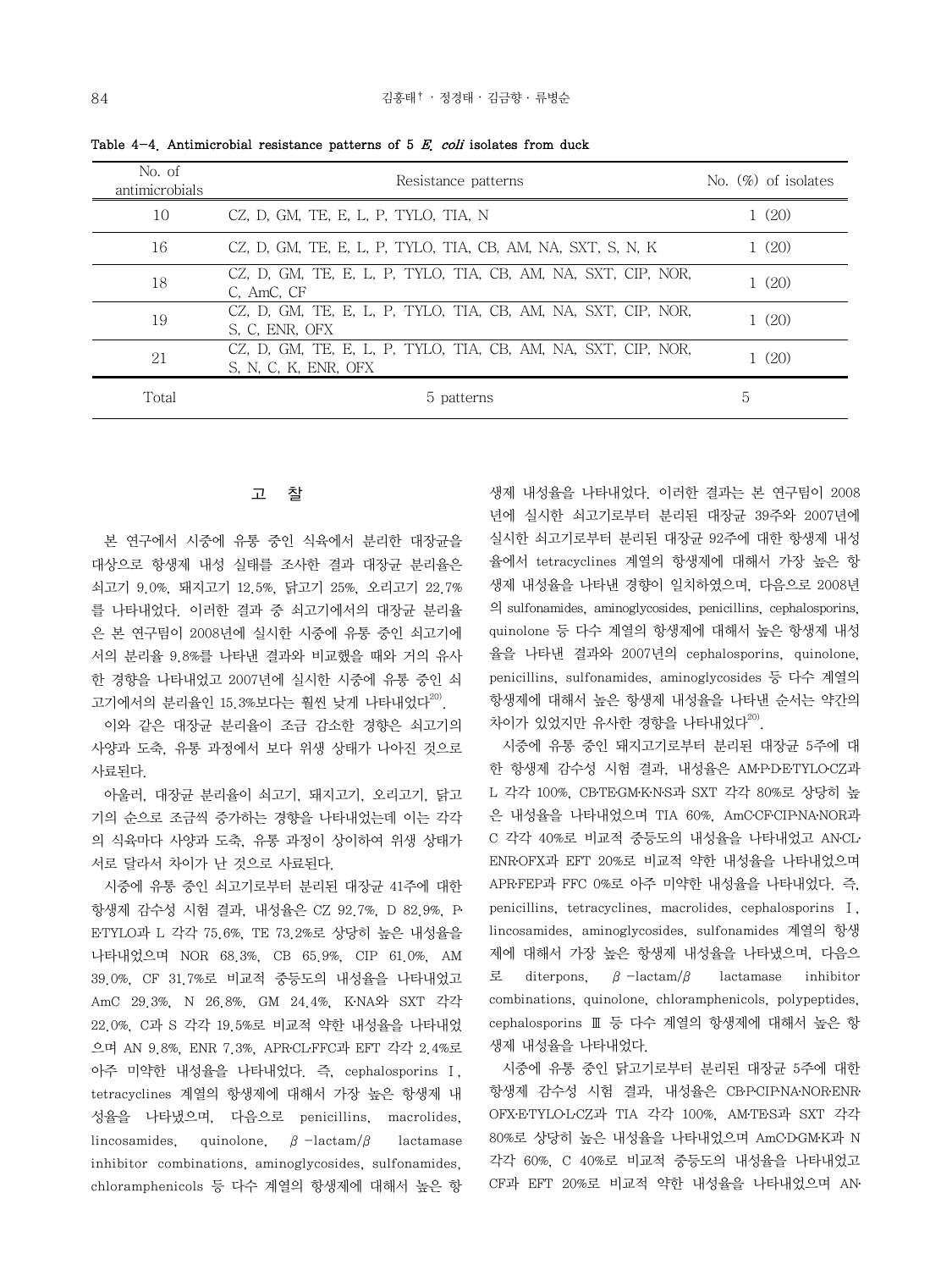APR․FEP․CL과 FFC 0%로 아주 미약한 내성율을 나타내었다. 즉, penicillins, quinolone, macrolides, lincosamides, cephalosporins Ⅰ, diterpons, tetracyclines, aminoglycosides, sulfonamides 계열의 항생제에 대해서 가장 높은 항생제 내 성율을 나타냈으며, 다음으로 β-lactam/β lactamase inhibitor combinations, chloramphenicols 계열의 항생제에 대해서 높은 항생제 내성율을 나타내었다.

 시중에 유통 중인 오리고기로부터 분리된 대장균 5주에 대 한 항생제 감수성 시험 결과, 내성율은 PDTE·ETYLOCZ·L· GM과 TIA 각각 100%, CB․AM․SXT과 NA 각각 80%로 상당히 높은 내성율을 나타내었으며 CIP·NOR·S·N과 C 각각 60%, K· ENR과 OFX 각각 40%로 비교적 중등도의 내성율을 나타내었 고 AmC와 CF 각각 20%로 비교적 약한 내성율을 나타내었으 며 AN․APR․FEP․CL․FFC과 EFT 0%로 아주 미약한 내성율을 나타내었다. 즉, tetracyclines, macrolides, cephalosporins Ⅰ, lincosamides, aminoglycosides, diterpons, penicillins, sulfonamides, quinolone 계열의 항생제에 대해서 가장 높은 항생제 내성율을 나타냈으며, 다음으로 chloramphenicols 및 β-lactam/β lactamase inhibitor combinations 계열의 항 생제에 대해서 높은 항생제 내성율을 나타내었다.

 따라서 시중에 유통 중인 식육으로부터 분리된 대장균주에 대한 항생제 감수성 시험 결과, 내성율은 공통적으로 PDTE E․TYLO․CZ․L과 CB에 대해서 상당히 높은 내성율을 나타내었 으며 GM․AM․SXT․S․N과 TIA은 돼지, 닭, 오리고기에서 비교적 높은 내성율을 나타내었고 NA는 닭, 오리고기에서 비교적 높 은 내성율을 나타내었다. ENR과 OFX은 닭고기에서 특히 높 은 내성율을 나타내었고 CIP과 NOR은 쇠고기, 닭, 오리고기 에서 비교적 높은 내성율을 나타내었으며 K은 돼지고기에서 비교적 높은 내성율을 나타내었다. 한편 CAmC와 CF은 공통 적으로 비교적 약한 내성율을 나타내었다. AN․APR․FEP․CL․ FFC과 EFT는 공통적으로 아주 미약하거나 0%의 내성율을 나 타내었다. 즉, 공통적으로 penicillins, tetracyclines, macrolides, cephalosporins, lincosamides 계열의 항생제에 대해서 가장 높은 항생제 내성율을 나타냈으며, aminoglycosides, sulfonamides 계열의 항생제는 돼지, 닭, 오리고기에서 비교적 높은 내성율을 나타내었고, diterpons 계열의 항생제는 닭, 오리고기에서 비교적 높은 내성율을 나 타내었으며, quinolone 계열의 항생제는 닭, 오리, 쇠고기에 서 비교적 높은 내성율을 나타내었다. 한편 공통적으로 chloramphenicols 계열의 항생제에 대해서는 낮은 항생제 내 성율을 나타내었다.

 시중에 유통 중인 쇠고기로부터 분리된 대장균 41주에 대한 항생제 내성을 내성 약제 수별로 분류한 결과, 항생제 내성형 은 3제에서부터 20제까지 총 15개의 유형으로 나타났고 분리 된 대장균 41주는 모두 3제 이상의 약제에 내성을 가진 다제 내성균으로 나타났다. 다제 내성을 보인 대장균 중 8제와 11 제 내성균이 14.6%로 가장 많은 비율을 보였고 다음으로 12 제(12.2%), 9제․10제(각각 9.8%), 6제․7제(각각 7.3%), 13제․14 제(각각 4.9%), 3제․5제․15제․17제․19제․20제(각각 2.4%)의 순으 로 높은 비율을 나타내었다.

 시중에 유통 중인 돼지고기로부터 분리된 대장균 5주에 대 한 항생제 내성을 내성 약제 수별로 분류한 결과, 항생제 내 성형은 11제․14제․20제․24제의 총 4개 유형으로 나타났고 분리 된 대장균 5주는 모두 11제 이상의 약제에 내성을 가진 다제 내성균으로 나타났다. 다제 내성을 보인 대장균 중 14제 내성 균이 40%로 가장 많은 비율을 보였고 다음으로 11제․20제와 24제가 각각 20%의 순으로 높은 비율을 나타내었다.

 시중에 유통 중인 닭고기로부터 분리된 대장균 5주에 대한 항생제 내성을 내성 약제 수별로 분류한 결과, 항생제 내성형 은 16제․19제․20제․24제의 총 4개 유형으로 나타났고 분리된 대장균 5주는 모두 16제 이상의 약제에 내성을 가진 다제 내 성균으로 나타났다. 다제 내성을 보인 대장균 중 16제 내성균 이 40%로 가장 많은 비율을 보였고 다음으로 19제․20제와 24 제가 각각 20%의 순으로 높은 비율을 나타내었다.

 시중에 유통 중인 오리고기로부터 분리된 대장균 5주에 대 한 항생제 내성을 내성 약제 수별로 분류한 결과, 항생제 내 성형은 10제․16제․18제․19제․21제의 총 5개 유형으로 나타났고 분리된 대장균 5주는 모두 10제 이상의 약제에 내성을 가진 다제 내성균으로 나타났다. 다제 내성을 보인 대장균은 10제․ 16제․18제․19제 및 21제가 각각 20%의 비율을 나타내었다.

 따라서 시중에 유통 중인 식육으로부터 분리된 대장균주에 대한 항생제 내성을 내성 약제 수별로 분류한 결과, 항생제 내성형은 대부분 3제에서부터 24제까지 여러 개의 다양한 유 형으로 나타났고 분리된 대장균주는 모두 3제 이상의 약제에 내성을 가진 다제 내성균으로 나타났다. 다제 내성을 보인 대 장균의 유형은 쇠고기에서는 분리균주가 많아 돼지고기, 닭고 기, 오리고기보다 내성형의 유형수가 훨씬 다양하게 많은 비 율을 보였다고 사료된다.

 본 연구 결과에서 쇠고기로부터 분리된 대장균 주에 대한 항생제 내성을 내성 약제 수별로 분류한 결과는 본 연구팀이 2008년에 실시한 항생제 내성 유형인 단제에서부터 13제까지 각각의 유형이 2.6∼10.3%의 고른 분포를 나타낸 결과와 2007년에 실시한 항생제 내성형이 1제에서부터 13제까지 총 13제 75개의 유형으로 매우 다양하게 나타나는 경향과 유사하 게 나타났는데 이번 연구에서는 사용한 항생제의 수가 훨씬 많아서 더 높은 수의 다제 내성을 나타낸 것으로 사료된다<sup>20)</sup>. 따라서 본 연구에서 유통 중인 쇠고기에서 분리한 대장균의 항생제 내성율은 다른 연구자들<sup>10)</sup>이 보고한 축산물 유래 대장 균의 항생제 내성율과 비슷한 양상을 나타내었으며 다제 내성 경향도 유사한 결과를 나타냈다.

 한편 돼지고기와 닭고기, 오리고기에서는 분리균의 수가 적 었기 때문에 다재 내성 약제 수와 유형이 다양하지 않은 것으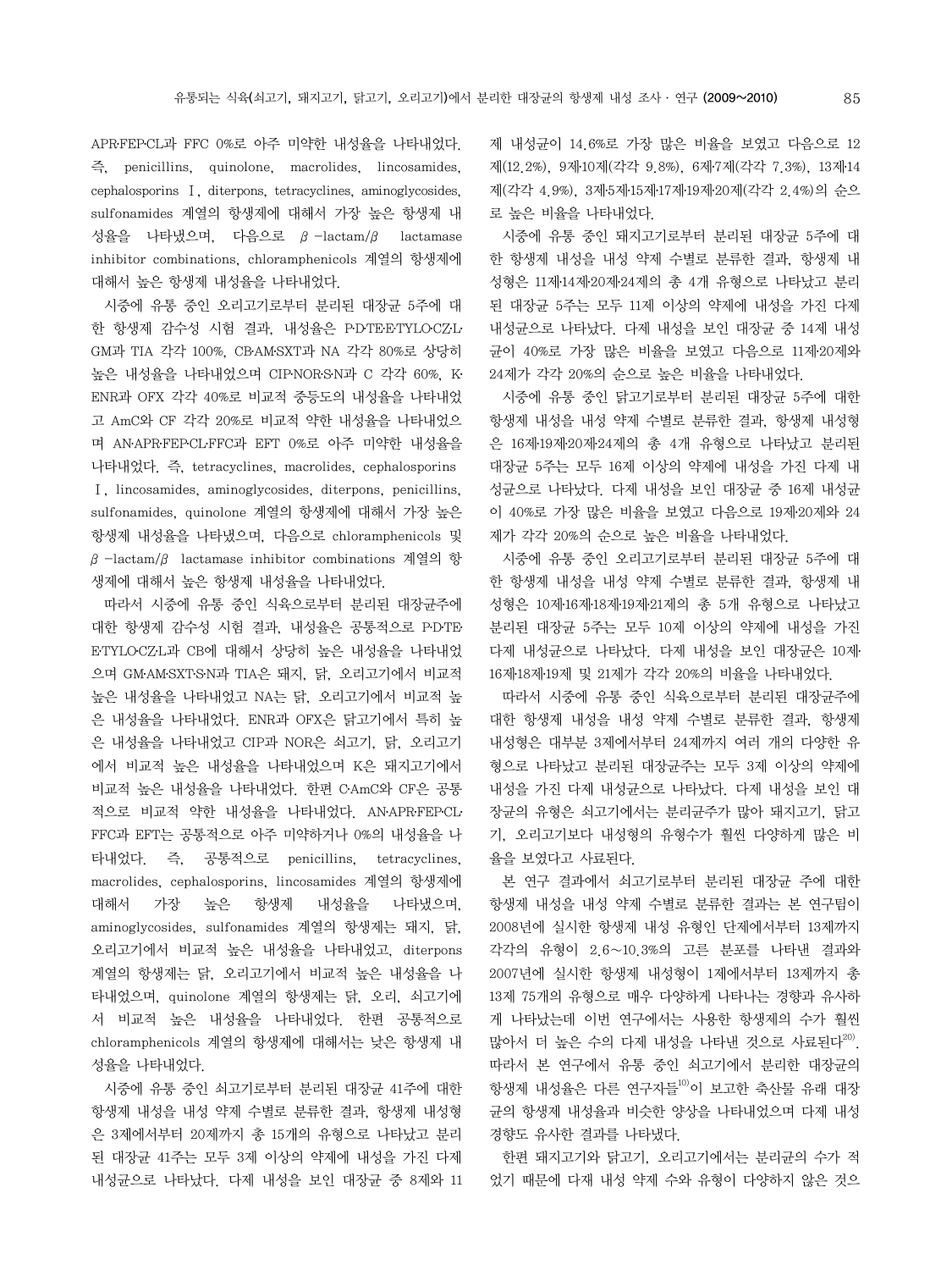로 판단되나 여전히 높은 다제 내성과 유형을 나타내는 것은 주목할 만하다고 판단된다.

본 조사 연구와 여러 연구들의 보고에 따르면 동물에서 항생 제 내성율은 국가별, 균종별, 항생제 종류별로 다소 차이는 있지만 전반적으로 우리나라가 덴마크 등 선진 축산 국가에 비해서 내성 빈도가 전반적으로 높게 나타났는데<sup>10)</sup>, 이러한 결과는 송 등10)이 언급한 것처럼 과거부터 현재까지 축산분야 에서 치료 및 예방의 목적으로 많이 사용해오고 있는 항생제 의 종류 및 사용량과 직접적인 관계가 있으며 이는 내성균의 출현과도 밀접한 관계가 있는 것으로 판단된다.

 구체적으로 살펴보면, 도축장에서 채취한 시료에서 분리한 균에서도 tetracycline에 높은 내성율을 나타냈다는 보고가 있고23,24) 다른 나라의 경우에도 tetracycline에 대한 내성율이 검사 항생제 중에서 가장 높은 것으로 보고되고 있으나 우리 나라의 내성율이 비교적 더 높다는 보고<sup>19)</sup>와 관련하여 tetracycline은 가축에서 오래전부터 질병 예방 및 성장 촉진 목적으로 오랜 기간 광범위하게 사용되어 왔고 우리나라에서 현재에도 전체 항생제 중 tetracycline 계열이 약 50%이상 사 용되는 것으로 보고되어 있어<sup>19,25)</sup> tetracycline의 사용량과 사 용기간에 비례하여 내성율도 높은 것으로 사료된다.

 Tetracycline의 경우 사용이 중단된 이후에도 한번 획득한 내성은 장기간 지속되는 것으로 보고되고 있는데<sup>3,10,26)</sup> 본 조 사․연구 결과 모든 식육에서 항생제 내성율이 아주 높은 수준 을 나타내므로 항생제 내성 안전관리를 위해서는 지속적인 내 성균 모니터링과 신중한 항생제 사용관리가 필요하다고 사료 된다.

 Doxycycline은 지난 수년간 사용이 감소하고 있는 항생제 중에 하나이지만 최근에는 상대적으로 내성이 높아지고 있는 항생제인데 $^{27)}$  본 조사연구 결과 모든 식육에서 항생제 내성율 이 아주 높은 수준을 나타냈다.

 Streptomycin, neomycin, kanamycin, gentamicin과 같 은 aminoglycoside계 항생제는 tetracycline계와 marcrolide 계 항생제와 더불어 그람음성균과 그람양성균 모두에 효과적 인 항생제로 보고 $^{28)}$ 되고 있는데 본 조사 연구에서도 돼지, 닭, 오리고기에서 S․N․K․GM에 대한 항생제 내성율이 상당히 높은 것으로 관찰되었다. 특히, aminoglycoside계 항생제 중 streptomycin이 가장 높은 항생제 내성율을 나타낸 것은 다 른 항생제들보다 비교적 오랫동안 사용되어 왔기 때문인 것으 로 사료된다.

 Tetracycline과 함께 오래 전부터 국내에서 사용되어온 항 생제 중의 하나인 β-Lactam계 항생제인 penicillin류의 penicillin, carbenicillin, ampicillin의 내성율도 본 조사연 구 결과 모든 식육에서 항생제 내성율이 아주 높은 수준을 나 타냈는데, 이들 항생제에 대해서도 신중하게 사용해야 할 것 으로 사료된다 $^{25)}$ .

광범위 합성항균제인 fluoroquinolone이 1990년대 이후 인

의와 수의 치료분야에 도입되어 동물 유래 대장균에서 이들 약제에 대한 내성균의 출현은 점차 증가하고 있으며<sup>3)</sup>, 신 퀴 놀론계 항생제 중 ciprofloxacin, ofloxacin, norfloxacin, pefloxacin은 인의 치료나 수의 치료에서 공용으로 사용되고 있어서29,30) 공중보건학적으로 중요해 신중한 선택이 요구된다 고 사료된다. 본 조사․연구에서도 닭, 오리고기에서 norfloxacin 과 nalidixic acid, 닭, 오리, 쇠고기에서 ciprofloxacin에 대한 항생제 내성율이 특히 높은 것으로 관찰되었다. 또한 닭고기 에서는 enrofloxacin에 대한 항생제 내성율이 특히 높은 것으 로 관찰되었다.

 신퀴놀론계 항균제 중 동물전용으로 개발되어 수의임상분야 에서 사용되는 enrofloxacin과 인체용으로 개발되어 사람의료 분야에서 사용되는 ciprofloxacin, ofloxacin, norfloxacin 같 은 fluroquinolones 및 인수공용으로 사용되는 ciprofloxacin 도 개발 초기에는 그람 양성 및 음성 세균에 효과가 있었지만 지난 20년간 광범위하게 지나치게 많이 사용한 결과 내성을 나타내게 되어 인체의 건강을 위협할 수도 있는 가능성이 제 기되었다31,32). 이러한 퀴놀론제제 간에는 교차 내성이 있으며, 퀴놀론에 대한 내성균은 다른 계열의 항생제(beta-lactam)에 도 교차 내성을 나타낼 수 있어 주의가 필요하다고 판단된다  $32$ ). 즉, 양계분야에서 tetracycline계 다음으로 많이 사용되는 퀴놀론계 항균제 중에서 동물전용의 엔로플록사신은 체내에서 대사되어 인체용인 씨플로플록사신으로 대사되는 약물 특성을 지니고 있기 때문에 엔로플록사신을 오․남용하게 되면 씨플로 플록사신을 비롯한 신퀴놀론계 항균제와의 교차내성의 발생 가능성이 높아지게 되며, 이러한 실증 증거가 신퀴놀론계 항 균제의 오․남용이 심한 우리나라 축산 현장에서 수치로 증명되 고 있고 $^{32)}$  본 조사연구 결과에서 특히, 닭, 오리고기에서 높 은 항생제 내성율을 나타낸 결과와 연관이 있는 것으로 판단 되므로 강력한 사용 규제가 필요하다고 사료된다.

 아울러 우리나라는 주요 선진 축산국가들에 비해서 신퀴놀 론계 항균제에 대한 허가 성분과 사용량이 많은 국가로 enrofloxacin 등 신퀴놀론계 항균제의 내성율은 매우 우려스 러운 수준으로 퀴놀론 항균제의 닭고기와 계란에서의 잔류와 내성문제가 공론화되어 사회적 관심사로 대두되고 있는 실정  $31)$ 으로 본 조사 연구 결과에서 특히, 닭, 오리고기에서 높은 항생제 내성율을 나타낸 결과가 연관이 있는 것으로 판단되므 로 우리나라에서도 미국에서처럼 가금에서 경구용 액제에 대 한 enrofloxacin의 전면 사용 금지가 이루어질 필요성이 있다 고 판단된다 $32$ .

 따라서 우리나라에서는 2008년 7월 1일부터 신 퀴놀론계 항생제 중 ciprofloxacin, ofloxacin, norfloxacin, pefloxacin 과 같은 인수공용 퀴놀론계 항균제는 모두 제조와 수입이 전면 금지되고, 동물전용의 enrofloxacin, orbifloxacin, danofloxacin, marbofloxacin 같은 신퀴놀론계 항균제와 옥소린산과 플루메 킨과 같은 구퀴놀론계 항균제만이 2009년부터 서류상의 재평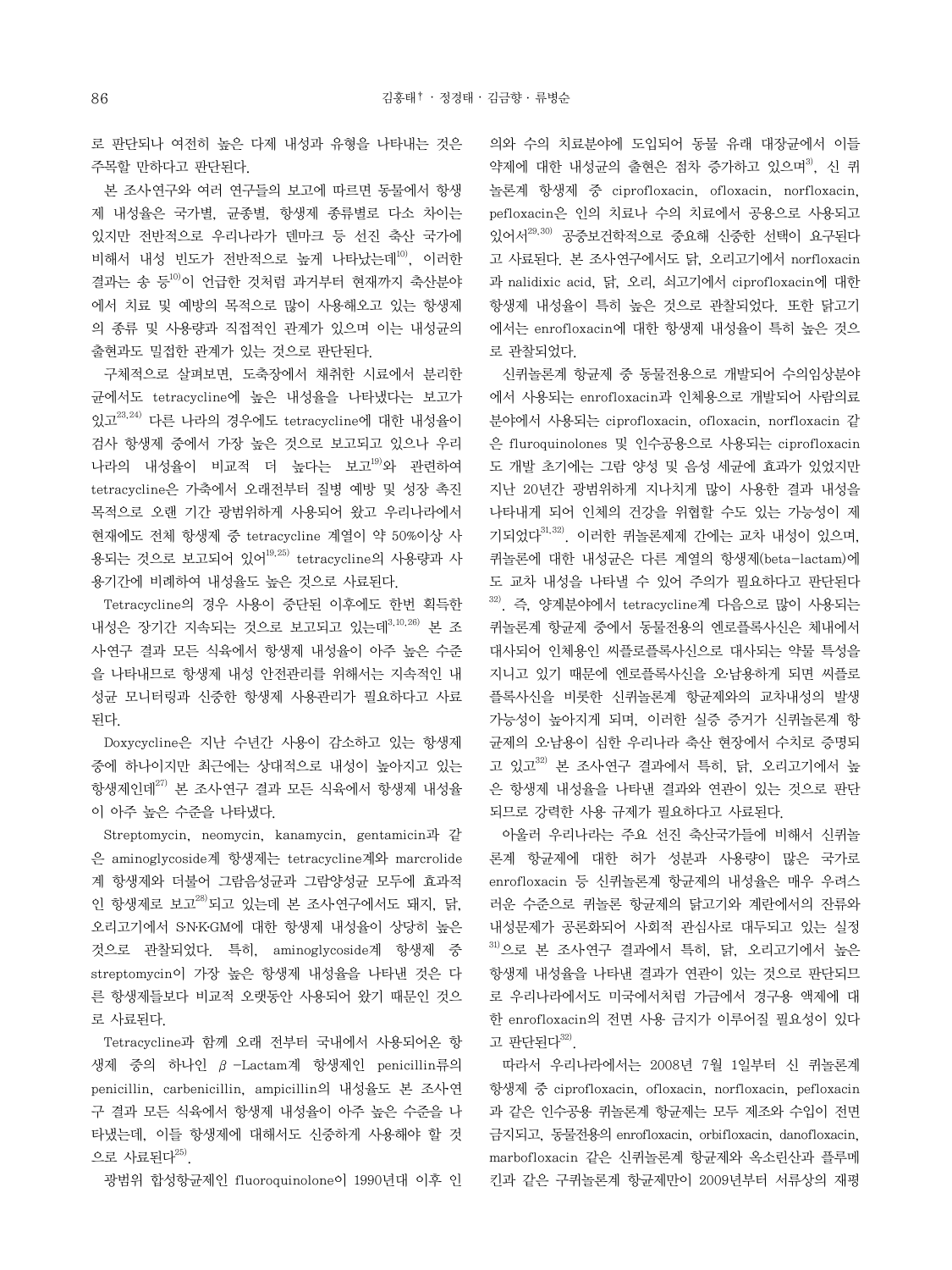가를 거쳐 사용가능하게 되었다 $^{33}$ .

 Chloramphenicol은 미국 등 여러 나라에서 골수의 기능을 저하시켜 재생 불량성 빈혈을 일으킬 수 있는 여러 가지 부작 용을 이유로 사용을 금지하고 있으나<sup>19)</sup> 국내에서 내성율이 줄 어들지 않고 있는데 본 조사․연구 결과 모든 식육에서 항생제 내성율이 중등도의 수준을 나타냈다.

Amikacin에 대한 항생제 내성율은 본 조사 연구 결과 모든 식육에서 대체로 미약하게 낮은 수준을 나타냈다. 이러한 원 인으로 amikacin은 균이 분비하는 aminoglycoside계 불활화 효소에 가장 안정하여 쉽게 내성이 발생하지 않는 것 때문이 라 사료된다.

 축산에서 사용되는 항생제를 용도별로 살펴보면 2008년에 배합사료에 첨가하여 사용되는 항생제는 전체 판매 항생제의 37-43%, 수의사처방에 의해 사용되는 항생제가 6-7%, 그리 고 자가치료 및 예방용으로 사용되는 항생제가 51-56%로 전 문가 처방에 의해 사용되는 항생제는 매우 낮은 것으로 조사 되었다 $34$ ).

 또한 축종별로 항생(항균)제 사용 추이를 보면 2008년에 축․ 수산용 항생제 중 소에서 8%의 항생(항균)제가 판매되었으며, 돼지에서 54-57%, 닭에서 18-21%로 돼지에서 항생(항균)제 가 가장 많이 사용되었다 $^{34)}$ .

 국립수의과학검역원에서 발표한 2005년 축산용 항생제의 사용 실태 조사를 보면, tetracycline, penicillin, sulfonamide, aminoglycoside, quinolone 계열 순으로 사용량 이 많았으며, 축산물 종에 관계없이 tetracycline, ampicillin, streptomycin, nalidixic acid 순으로 높은 내성을 보였다고 보고하였다 $35$ )

 축산동물에서 치료용 및 성장 촉진제(AGP)로 가장 많이 사 용되는 항생제는 beta-lactam계, tetracycline계, marcrolide 계, aminoglycoside계 및 sulfonamide계의 항생제이며, 인수 공용 항생제도 사용되고 있다. 이렇게 인수공용 항생제를 비 롯한 축산동물에서의 항생제 사용으로 인해 항생제 내성균이 발생되고 전파되어 인체 감염을 일으키게 되는 경우 치료하기 어려운 상황이 전개될 수도 있어 축산동물에서의 항생제 사용 이 공중보건학적으로 중요한 문제로 대두되게 되었다<sup>1)</sup>.

 사용상 주의를 요하는 동물용 약품 중 항생제 내성균 문제 가 심각한 항생제는 페니실린 계열, 퀴놀론 계열, 클로람페니 콜 제제 등이 있는 것으로 알려져 있다<sup>36)</sup>. 따라서 우리나라에 서도 농림부와 국립수의과학검역원에서 동물용 항생제 안전 사용 관리방안에 따라 배합사료에 첨가하는 성장촉진용 항생 제의 사용을 최소화하기 위해 2009년 1월부터 페니실린, 클로 르테트라사이클린(CTC), 옥시테트라사이클린(OTC), 바시트라 신아연, 황산콜리스틴, 황산네오마이신, 염산린코마이신 등 7 종의 인수공용 항생물질을 사료 내 혼합 가능 동물용의약품의 종류 및 허용기준에서 삭제하였고 장기적으로는 지속적으로 인의용과 동물용 항생제의 구분이 필요하다고 생각된다.

 전체적으로 국내 축산용 항생제의 사용은 축산 선진국에 비 해 그 사용량이 많을 뿐만 아니라 질병에 대한 직접적인 치료 용보다는 성장촉진용으로서 사료첨가제나 축산농가에서 약품 도매상을 통해 항생제를 직접 구입하여 자가치료 및 예방 용 도로 대부분이 사용되고 있고 소에 비해 상대적으로 밀집 사 육하는 돼지와 닭에서 많이 사용되고 있다. 또한 전체적으로 tetracycline 계열이 전체 판매량의 절반 이상을 차지하고 있 으며 내성균 분리율에 있어서도 축산용으로 많이 사용하는 항 생제에 대한 내성율이 높은 것으로 나타나고 있다<sup>14)</sup>.

 축산현장에서 항생물질을 무분별하게 장기간 사용할 경우, 대개 내성균이 출현하게 되어 농가에서 적절한 치료제를 찾기 가 어려워지고 기존의 항생물질 외에 고가의 새로운 항생물질 을 사용하게 됨으로써 치료비 증가로 인한 경제적 피해를 초 래할 수 있다. 또한, 가축 유래 항생제 내성균이 축산식품이 나 환경을 통해 사람에서 질병을 일으키는 세균에 내성 유전 자가 전달되는 이차적인 문제를 유발시킬 수 있다는 가능성이 제기되고 있다. 즉, 항생제 내성 균주는 항생제의 오․남용으로 인해 오랜 시간 항생제와 접촉하면서 내성이 생기거나 전달성 R-plasmid를 다른 세균으로부터 전달받아 내성이 생기게 된 다37,38). 그러나 우리나라에서는 아직까지 가축 유래 항생제 내성균이 축산식품을 통해 사람에게 전달되었다는 과학적인 근거나 위험평가가 없는 상태이다<sup>4)</sup>. 세균에서 항균제 내성 증 가는 세균의 증식이 매우 빠를 뿐 아니라 내성유전자가 다른 균주로 전달되거나 이들 내성균이 사람 간에 쉽게 전파된다<sup>39)</sup>.

 항생제의 무분별한 남용과 과다 사용은 오히려 항생제 내성 균의 증가로 최근에는 현재 개발되어 있는 항생제로는 치료가 불가능한 슈퍼 세균들이 출현하기에 이르러 가축에서 질병 치 료에 어려움이 많은 실정이다. 특히 돼지는 질병이 다양하게 발생하여 질병의 치료나 예방을 위해 많은 부분을 항생제에 의존해 왔다 $^{34}$ . 국내외적으로 사람에서 슈퍼박테리아가 증가 하는 이유가 가축에서의 항생제 내성균 증가와 무관하지 않은 것으로 추정되고 있는데, 동물로부터 사람으로의 항생제 내성 균 전파는 동물과의 직접적 접촉을 통해서나 환경 또는 food chain을 통한 가접적 방법으로 전달될 수 있다<sup>40)</sup>. 또한 동물 용 항균제가 기준치 이상 잔류된 축산물을 장기간 섭취할 경 우 인체에 내성을 유발할 수도 있을 것이다<sup>39)</sup>.

 동물에서 내성균이 증가하면 가축의 질병 치료에 어려움이 많을 뿐만 아니라 사람에서의 내성균 증가와도 무관하지 않은 것으로 보고되고 있어 동물에서의 항생제 내성균 발생을 억제 하기 위한 우리의 노력이 절실히 필요하다. 항생제 내성균 감 소 방안의 하나로서 정부에서는 항생제의 안전한 사용을 위해 배합사료제조용 동물용의약품에 대하여 독성이 있거나 사람에 서 사용하는 항생제와 교차내성이 있는 것으로 알려진 항생제 에 대해서는 사용을 금지하는 조치를 취하고 있으며, 또한 사 람에서 사용하고 있는 것과 동일한 제제인 fluroquinolone계 항생제의 사용을 금지시켰다<sup>40)</sup>. 하지만, 축산동물에서의 항생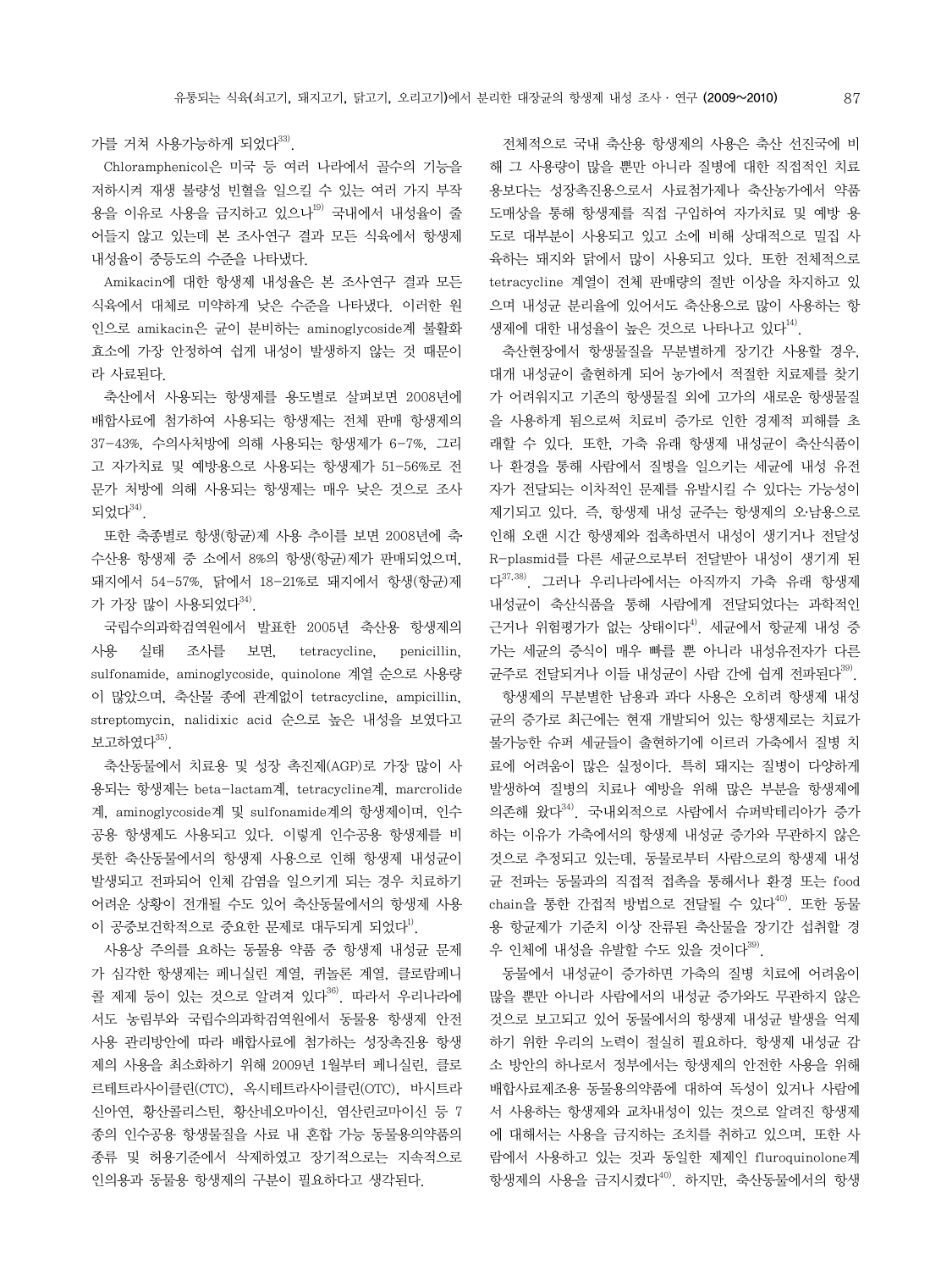제 사용으로 유발되는 사람에서의 위해를 추측해보면 먼저 축 산식품에 항생제가 잔류하여 잔류항생제의 섭취로 인해 사람 에서 독성이 발생하거나 사람의 commensal bacteria에 내성 이 유도될 수 있다. 다음으로는 축산동물에 사용한 항생제로 인해 축산동물에서 항생제 내성균이 발생하고, 축산식품의 섭 취를 통해 항생제 내성균 또는 내성인자가 사람에게 전파될 수도 있을 것이다. 그러나 잔류문제보다는 식품 섭취를 통한 항생제 내성균 또는 내성인자의 사람으로의 전파가 더욱 중요 한 문제로 부각되고 있다. 즉, 사람에게 병원성이 없는 세균 이 축산동물에서 항생제 내성을 획득한 후 축산식품 섭취를 통해 사람에게 전달되어 사람의 commensal bacteria 또는 병원성 세균에 항생제 내성이 전달될 수도 있으며, 또한 특히 문제가 되는 것은 인수공통 질병을 일으키는 세균이 동물에서 항생제 내성을 획득한 뒤 이러한 감염된 축산식품을 섭취하거 나 또는 조리 과정 중에 사람에 감염되어 질병을 일으킬 수 있으며, 이 때 항생제 내성으로 인해 치료에 어려움을 겪게 될 수 있는 가능성이 있을 것이다 $^{\text{1)}}$ .

 즉, 사람 유래 항생제 내성의 출현과 식용동물에서 항생제 사용과의 인과 관계에 관한 실증은 밝혀지지 않았지만 가축의 항생제 내성균 증가와 인간으로의 전이 가능성이 염려가 되는 데37), 사람유래 항생제 내성균과 동물유래 내성균 간에 유전 적 연관성은 없으나 앞으로 발생할 가능성이 있다고 알려지고 있어 개연성을 완전히 부정할 수는 없으며, 앞으로 발생할 가 능성이 있다고 알려져 있으며36) 가축에 과다 공급되는 항생제 는 내성균을 확산시켜 과학적으로 입증되지는 않았지만 사람 의 질병 치료를 어렵게 만들 수도 있다고 생각된다.

 하지만, 사람이 항생제 내성균이 감염된 축산식품을 섭취하 더라도 적절한 조리과정을 거치는 동안 대부분의 내성균은 파 괴된다고 알려져 있다<sup>1,41)</sup>. 또한 동물유래 내성균이 사람의 장 기에서 어느 정도 증식하고, 전파되는지는 알려져 있지 않다<sup>1)</sup>. 따라서 항균제 내성 문제는 병원뿐만 아니라 소, 돼지, 닭, 양식 어류의 질병 예방, 치료, 성장 촉진 등을 위해 항균제가 축․수산 농가에서 널리 사용되고 있어 계속적인 감시와 홍보가 필요하며34) 이러한 항균제한 항한 내성균의 출현율을 줄이기 위해제한 선진 축산국가에서처럼 지속적인 항균제 내성 모니 터링을 실시하여 항생제 사용 패턴 등을 분석하고 이를 근거 로 내성균의 전파 방지를 위한 노력과 사료첨가용, 자가치료 용으로 사용되는 항균제의 엄격한 사용 제한이 이루어져야 될 것으로 사료된다.

 동물에서 항생제 내성의 증가는 질병 치료제 선발의 어려 움, 사람으로 내성유전자 이동 등의 문제가 발생할 수 있으므 로 축산 농가의 항생제에 대한 의식 개선, 항생제 사용 지침 마련 및 교육 등을 통해 항생제의 오남용을 막고, 올바른 항 생제 사용이 필요할 것으로 사료된다.

### 결 론

 본 연구에서 시중에 유통 중인 식육에서 분리한 대장균을 대상으로 항생제 내성 실태를 조사한 결과 대장균 분리율은 쇠고기 455점으로부터 41주 9.0%, 돼지고기 40점으로부터 5 주 12.5%, 닭고기 20점으로부터 5주 25%, 오리고기 22점으 로부터 5주 22.7%를 나타내었다.

 시중에 유통 중인 쇠고기로부터 분리된 대장균 41주에 대한 항생제 감수성 시험 결과, 내성율은 CZ 92.7%, D 82.9%, P․ E․TYLO과 L 각각 75.6%, TE 73.2%로 상당히 높은 내성율을 나타내어 cephalosporins Ⅰ, tetracyclines 계열의 항생제에 대해서 가장 높은 항생제 내성율을 나타냈으며, 다음으로 penicillins, macrolides, lincosamides, quinolone 등 다수 계열의 항생제에 대해서 높은 항생제 내성율을 나타내었다. 항생제 내성을 내성 약제 수별로 분류한 결과, 항생제 내성형 은 3제에서부터 20제까지 총 15개의 유형으로 나타났고 분리 된 대장균 41주는 모두 3제 이상의 약제에 내성을 가진 다제 내성균으로 나타났다. 또한 항생제 내성 유형은 총 40개로 다 양하게 나타났는데 그중 CZ·DEL·PTYLOTE·NOR 8제 내성형 이 4.9%로 가장 많이 나타났고 다음으로 여러 다제 내성형들 이 각각 2.4%로 나타나 전반적으로 3제에서부터 20제까지 각 각의 유형이 2.4∼4.9%의 고른 분포를 나타내었다.

 시중에 유통 중인 돼지고기로부터 분리된 대장균 5주에 대 한 항생제 감수성 시험 결과, 내성율은 AM·P·D·E·TYLO·CZ과 L 각각 100%, CB·TE·GM·K·N·S과 SXT 각각 80%로 상당히 높 은 내성율을 나타내어 penicillins, tetracyclines, macrolides, cephalosporins Ⅰ, lincosamides, aminoglycosides, sulfonamides 계열의 항생제에 대해서 가장 높은 항생제 내성율을 나타내었 고 항생제 내성을 내성 약제 수별로 분류한 결과, 항생제 내 성형은 11제․14제․20제․24제의 총 4개 유형으로 나타났고 분리 된 대장균 5주는 모두 11제 이상의 약제에 내성을 가진 다제 내성균으로 나타났다. 또한 항생제 내성 유형은 총 4개로 나 타났는데 그중 AMDCZ·EL·PTYLOCBGM·K·N·S·TE·SXT의 14 제 내성형이 40%로 가장 많이 나타났고 전반적으로 11제․14제․ 20제․24제까지 각각의 유형이 20∼40%의 고른 분포를 나타내 었다.

 시중에 유통 중인 닭고기로부터 분리된 대장균 5주에 대한 항생제 감수성 시험 결과, 내성율은 CB-PCIP-NA-NOR-ENR-OFX․E․TYLO․L․CZ과 TIA 각각 100%, AM․TE․S과 SXT 각각 80%로 상당히 높은 내성율을 나타내어 penicillins, quinolone, macrolides, lincosamides, cephalosporins Ⅰ, diterpons, tetracyclines, aminoglycosides, sulfonamides 계열의 항생제에 대해서 가장 높은 항생제 내성율을 나타내었 고 항생제 내성을 내성 약제 수별로 분류한 결과, 항생제 내 성형은 16제․19제․20제․24제의 총 4개 유형으로 나타났고 분리 된 대장균 5주는 모두 16제 이상의 약제에 내성을 가진 다제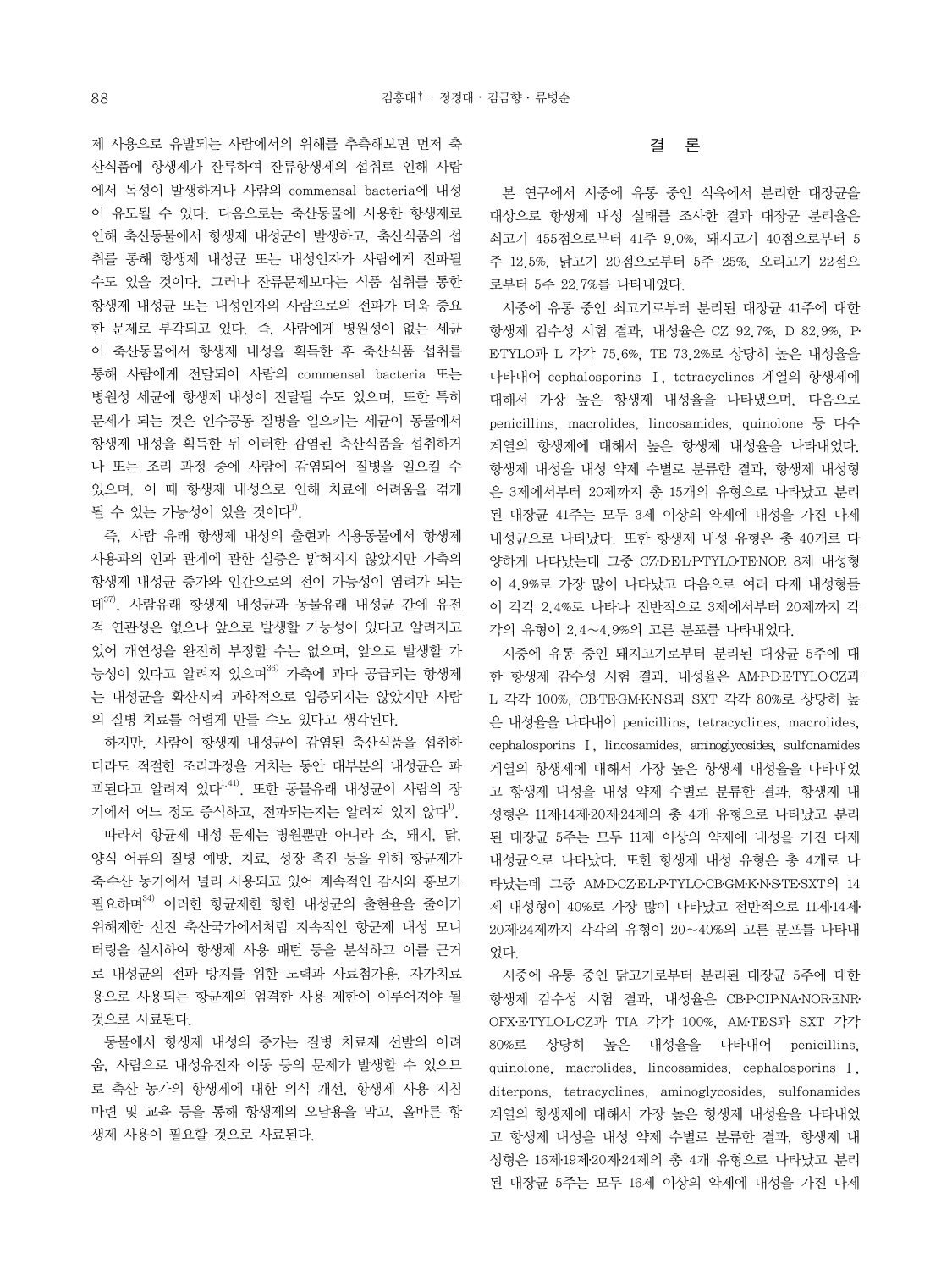내성균으로 나타났다. 또한 항생제 내성 유형은 총 5개로 나 타났는데 그중 CBCZ・CIP·NA・NOR·ENR·EL·P·TYLO·OFX·TIA· AM․S․TE․SXT․AmC․D․GM․K․N․C․CF․EFT의 24제 내성형 등이 나 타났고 전반적으로 16제․19제․20제․24제까지 각각의 유형이 20 ∼40%의 고른 분포를 나타내었다.

 시중에 유통 중인 오리고기로부터 분리된 대장균 5주에 대 한 항생제 감수성 시험 결과, 내성율은 PDTEETYLOCZL GM과 TIA 각각 100%, CB․AM․SXT과 NA 각각 80%로 상당히 높은 내성율을 나타내어 tetracyclines, macrolides, cephalosporins Ⅰ, lincosamides, aminoglycosides, diterpons, penicillins, sulfonamides, quinolone 계열의 항 생제에 대해서 가장 높은 항생제 내성율을 나타내었고 항생제 내성을 내성 약제 수별로 분류한 결과, 항생제 내성형은 10제․ 16제․18제․19제․21제의 총 5개 유형으로 나타났고 분리된 대장 균 5주는 모두 10제 이상의 약제에 내성을 가진 다제 내성균 으로 나타났다. 또한 항생제 내성 유형은 총 5개로 나타났는 데 그중 CZ・DGM·TE·E·L-P·TYLO·TIA·CB·AM·NA·SXT·CIP·NOR·S· N․C․K․ENR․OFX의 21제 내성형 등이 나타났고 전반적으로 10 제․16제․18제․19제․21제까지 각각의 유형이 20%의 고른 분포를 나타내었다.

 본 조사․연구를 통하여 tetracycline뿐만 아니라 일부 항생 제에 대한 내성이 점차 증가하고 있으며 또한 다제 내성도 꾸 준한 것으로 확인되고 있어 식용 가축에서 항생제의 무분별한 사용에 대한 규제가 필요함을 알 수 있었다. 또한 제한적이나 마 유통 중인 식육에서 분리한 대장균을 대상으로 축산용 항 생제에 대한 내성 실태를 파악하였는데 본 연구만으로 식육에 잔류하고 있는 항생제 내성이 사람이 섭취할 경우에도 전달되 는 지에 대해서는 검증할 수 없지만 여러 방면에서 항생제의 오․남용 방지와 적절한 사용의 필요성을 깨닫게 하는데 의의가 있다고 사료된다.

 즉, 미국, 일본, EU 등의 축산 선진국에서와 같이 우리나라 도 수의사 처방이 있어야만 동물항생제, 생물학제재, 호르몬 제, 마취제를 사용하도록 수의사 처방 의무화를 조속히 시행 하여 축산 선진국가에 비해 축산업 규모나 배합사료 생산량 및 축산물 생산량 대비 개체 당 항생물질 사용량이 월등히 많 은 우리나라에서 수의사의 처방 없이 축․수산 농가에서 질병의 자가치료 및 예방 목적으로 항생제를 사용하는 것을 근절시켜 야 할 것이다.

 따라서, 동물약품 안전사용 및 올바른 항생제 지식과 질병 의 예방, 진단, 치료에 전문가인 수의사의 진료를 통해 "유 효한 약제를 정확히 사용해서" 내성균의 출현을 최소한으로 억제하는 "신중사용이나 적정사용의 원칙"을 준수하여 실천 하는 것이 필요하다고 사료된다.

 그리고, 항생제 사용의 오․남용은 동물의 질병 치료에서 적 시적절한 때 경제적으로 바람직한 기대 효과를 떨어뜨릴 뿐 아니라 안전한 축산 식품으로서의 가치도 떨어뜨릴 수 있으며 이를 섭취하는 사람에게 장기적으로 항생제 내성이 발생되고 전달된다면 앞으로 커다란 공중보건학적 문제로 대두될 수 있 음을 염두에 두어 배합사료에 항생제를 섞지 않도록 허용 종 류와 수를 규제하고 축주들은 항생제 오․남용과 항생제 내성 발생이 서로 연관이 있다고 인지하면서도 수익향상과 질병 감 소를 이유로 자가 치료를 선호하여 성장촉진용 항생제를 많이 사용해왔지만 앞으로는 항생제 오․남용을 줄이고 올바른 항생 제 사용을 위한 자발적인 각성과 노력, 실천이 필요할 것으로 사료된다. 또한 축산물 안전성 확보를 위한 배합사료의 위생 관리 강화를 위해 배합사료 첨가용 항생제 수를 감소하고 축 산 농가에서 항생제 내성에 대한 문제의 심각성을 인식하고 항생제 사용 절감을 위해 실천해야 한다고 사료된다.

 2012년부터 동물용 항생제에 대한 수의사처방제가 도입될 계획인데, 이러한 수의사 처방제를 실시함으로써 사육자에게 는 가축질병 발생 감소로 인해 생산성 증대, 동물약품 사용비 감소, 국내산 축산물 소비 증대에 따른 수익 증가의 이점을, 소비자에게는 축산물에 대한 안전성․신뢰도 제고, 공중보건학 적 위해 가능성 감소의 이점을 줄 수 있다고 사료된다.

 수의 진료에서도 항생제 내성을 가진 세균의 출현을 방지하 고 항생제에 의한 부작용을 최소화하기 위해 적절하고 신중한 항생제의 사용은 필수적이라고 생각되며, 치료를 위해서 항생 제를 사용해야 한다고 판단되면 최적의 치료효과를 내면서 내 성은 최소화하고 공중보건을 지킬 수 있는 약제를 선택하는 것이 바람직하다고 사료된다.

 국가적으로는 동물용 항생제의 신중한 사용을 위하여 항생 제 안전사용 관련 정책을 수립·추진하고 새롭고 다양한 내성균 을 감시하여 약제 내성균의 증가를 억제하는 노력이 필요할 것으로 사료된다.

### 참 고 문 헌

- 1. 김소현, 박용호. 항생제 내성과 식품 안전. 한국식품안전 성학회 Safe food 3(1): pp.30∼36(2008).
- 2. Neu HC. The crisis in antibiotic resistance. Science 257: pp.1064∼1073(1992).
- 3. 조재근, 하종수, 김기석. 소, 돼지 및 닭으로부터 분리한 대장균의 항균제 내성. 한국수의공중보건학회지 30(1): pp.9∼18(2006).
- 4. 정갑수, 조병훈, 손성완 등. 축산물의 잔류물질 관리현황 및 방지 대책. 한국수의공중보건학회지 30(2): pp.159∼ 168(2006).
- 5. Angulo FJ, Johnson KR, Tauxe RV, Cohen ML. Origins and consequences of antimicrobial resistant nontyphoidal Salmonella: implications for the use of fluoroquinolones in food animals. Microb. Drug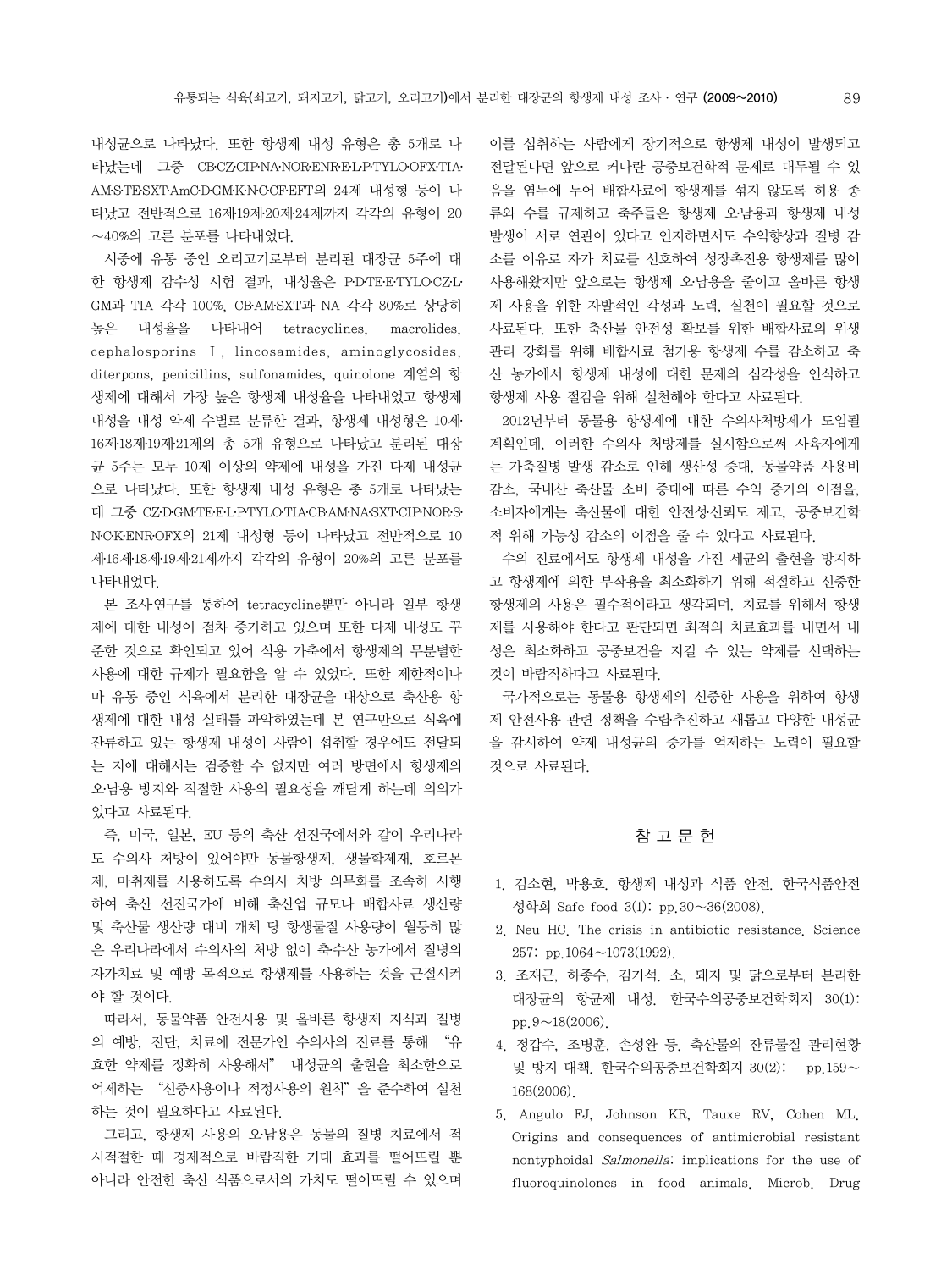Resistance 6: pp.77∼83(2000).

- 6. Donabedian SM, Thal LA, Hershberger E, Perri MB, Chow JW, Bartlett P, Jones R, Joyce K, Rossiter S, Gay K, Johnson J, Mackinson C, Debess E, Madden J, Angulo F, Zervos MJ. Molecular characterization of gentamicin resistant Enterococci in the United States: evidence of spread from animals to humans through food. J. Clin. Microbiol 41(3): pp.1109∼ 1113(2003).
- 7. 황경화, 김혜영, 이미연 등. 일반인 및 닭도축장 근무자에 게 분리한 대장균의 항균제 내성 양상. 인천보건환경연구 원보 30(1): pp.103∼113(2007).
- 8. OIE. The use of antibiotics in animals ensuring the protection of public health. European Scientific Conference : pp.8∼142(1999).
- 9. WHO. Joint FAO/OIE/WHO 2nd workshop on non-human antimicrobial usage and antimicrobial resistance, Scientific Assessment, Geneva(2003).
- 10. 송시욱, 정석찬, 김성일 등. 2003년도 국내 도축장에서 분리한 세균의 항생제 감수성 조사; 1. 도축장의 식육으로 부터 분리한 E.coli의 항생제 감수성. 한국수의공중보건학 회지 28(4): pp.215∼221(2004).
- 11. 식품의약품안전청. 국가항생제내성안전관리사업 연구보고 서. pp.1∼600(2003).
- 12. 국립수의과학검역원. 국가항생제내성안전관리사업 연구보 고서. 식품의약품안전청(2003).
- 13. 국립수의과학검역원. 국가항생제내성안전관리사업 연구보 고서. 식품의약품안전청(2004).
- 14. 정석찬, 임숙경, 이희수, 변정열 등. 축산 항생제 내성 및 항생제 사용실태 조사. 국립수의과학검역원. 한국수의공중 보건학회지 31(1): pp.21∼29(2008)
- 15. 김준명. 국내 항생제 사용실태. 항균제 내성: 새천년의 도 전 : pp.6∼195(2000).
- 16. 하준일, 홍기성, 송시욱 등. 축산 및 수산 분야의 항생물 질사용실태 조사. 한국수의공중보건학회지 27(4):pp.205  $~217(2003)$
- 17. Ewing WH. Edwards and Ewing's identification of enterobacteriaceae. 4th ed. New york: elsevier science publish co. inc. : pp.181∼318(1986).
- 18. FDA. Bacteriological analytical manuals. 8ed. Association of official analytical chemists international: 1.01∼13.23(1997).
- 19. 임숙경, 이희수, 변정열 등. 가축 유래 지표 세균에 대한 항생제 내성 양상 조사; Ⅰ. 소 분변에서 분리한 대장균 및 장구균의 항생제 내성 양상 조사. 한국수의공중보건학 회지 31(1): pp.21∼29(2007).
- 20. 김홍태, 정경태, 이우원, 이승미, 손은정, 이강록, 김금 향, 이동수. 유통되는 쇠고기에서 분리한 대장균의 항생제 내성 조사 ․ 연구. 부산광역시 보건환경연구원보 17(1): pp.53∼62(2007).
- 21. 국립수의과학검역원. 축산물의 가공기준 및 성분규격. 국 립수의과학검역원 고시 제2007-20호(2007).
- 22. National Committee for Clinical Laboratory Standards. Performance standards for antimicrobial disk and dilution susceptibility tests for bacteria isolated from animals; Approved standard, 2nd ed. NCCLS. wayne : M31∼A2(2002).
- 23. 식품의약품안전청. 축산용 항생제 관리시스템 구축. pp.7∼20(2005).
- 24. 식품의약품안전청. 축산용 항생제 관리시스템 구축. pp.19∼27(2006).
- 25. 김애란, 조영미, 임숙경 등. 가축 유래 지표 세균에 대한 항생제 내성 양상 조사; Ⅲ. 닭 분변 유래 대장균 및 장 구균의 항생제 내성 양상 조사. 한국수의공중보건학회지 31(1): pp.41∼49(2007).
- 26. Longlois BE, Dawson KA, Leak I, et al. Antimicrobial resistance of fecal coliforms from pigs in a herd not exposed to antimicrobial agents for 126 months. Vet. microbiol 18(2): pp.147∼ 153(1988).
- 27. 김진경. 새로운 항생제 치료에 관해서. 대한수의사회지 43(2): pp.171(2007).
- 28. 허진, 김준만, 권남훈, 박건택, 임지연, 정우경, 홍순근, 박용호. 계육에서 분리한 Listeria species와 Staphylococcus aureus의 항생제 내성패턴. 대한수의학회지 44(2): pp.217  $~224(2004)$ .
- 29. 이인호. 동물전용 및 인수공용 신퀴놀론계 항균제의 사용 규제. 대한수의사회지 43(6): p.570(2007).
- 30. 박용호. 동물약품안전사용을 위한 수의사처방 의무화 실 시 영향 평가(요약본). 대한수의사회지 43(1): pp.76∼ 77(2007).
- 31. 이인호. Plasmid-mediated 퀴놀론 항균제 내성의 국제 적 동향에 대한 고찰. 대한수의사회지 43(10): pp.935∼ 936(2007).
- 32. 이인호. 동물전용 및 인수공용 신퀴놀론계 항균제의 사 용규제. 대한수의사회지 43(6): pp.565∼567, 570(2007)
- 33. 이인호. 한일 양국의 Fluroquinolones제의 사용량을 통 해 본 내성관리 수준의 비교. 대한수의사회지 44(4): pp.369  $~\sim$ 370(2008).
- 34. 임숙경. 돼지에서 항생제 사용에 대한 가이드라인. 대한 수의사회지 45(9): pp.845(2009).
- 35. Jung SC. Screening of antimicrobial resistance. The